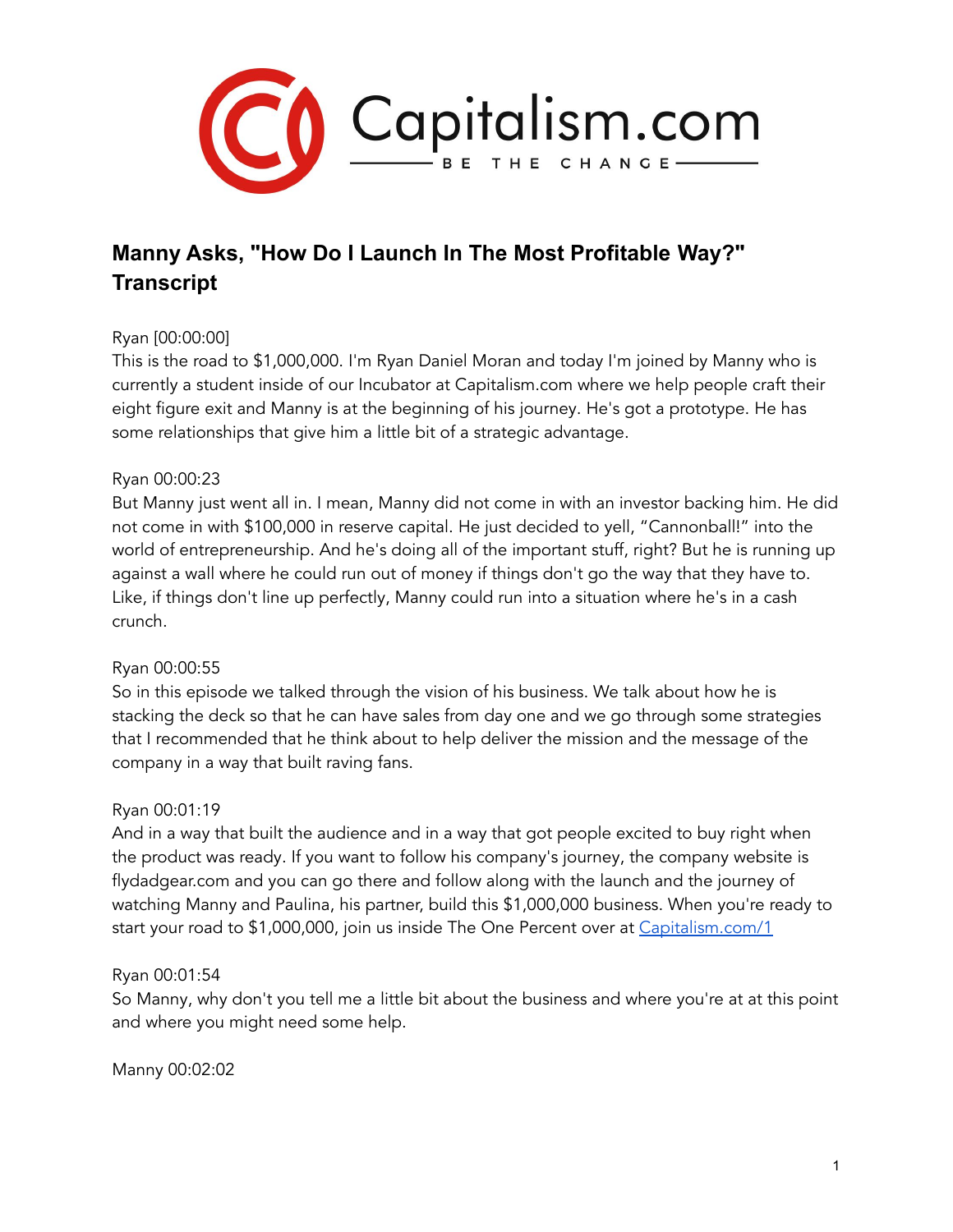

Sure. So Fly Dad started, you know, last July, so we're fairly new, just in general. But we started kind of based on a lot of the stuff that you were putting out. Your content was what drove us to begin our process. And I'd say so from July to late October we were working on, you know, kind of the initial phases, like what are we going to do?

## Manny 00:02:24

We're going to target what are we going to sell that kind of stuff? And yeah, we got our sample sometime right toward the end of the year, and since then we've been developing our audience. So we've got about 2000 subscribers so far.

Ryan 00:02:39 And what channel are they on? Where are they following you?

Manny 00:02:44 Oh email, email system. Sorry and so that's been strictly from a Facebook ad.

Ryan 00:02:51

So you're doing Facebook ads too, and opt in. And and how? What is like the offer to get them on the subscription?

Manny 00:02:59

Yeah, so we went kind of balls to the wall and we were like half off a dad diaper bag civic and that's what has got us all that.

Ryan 00:03:08

Great, great and is that people in line for is that like your hot list for when you go live or those people who have purchased ?

Manny 00:03:15

Actually so it's up I guess you would call it a hot list so they're just kind of standing in line waiting for us to say alright, ready you go, here's the window in which you can buy this for half off.

Ryan 00:03:26

Ok, great, so they're... They're just waiting for you to have the inventory to be able to take those orders, so theoretically you could take pre-sales on this, but at this point you're pre-revenue.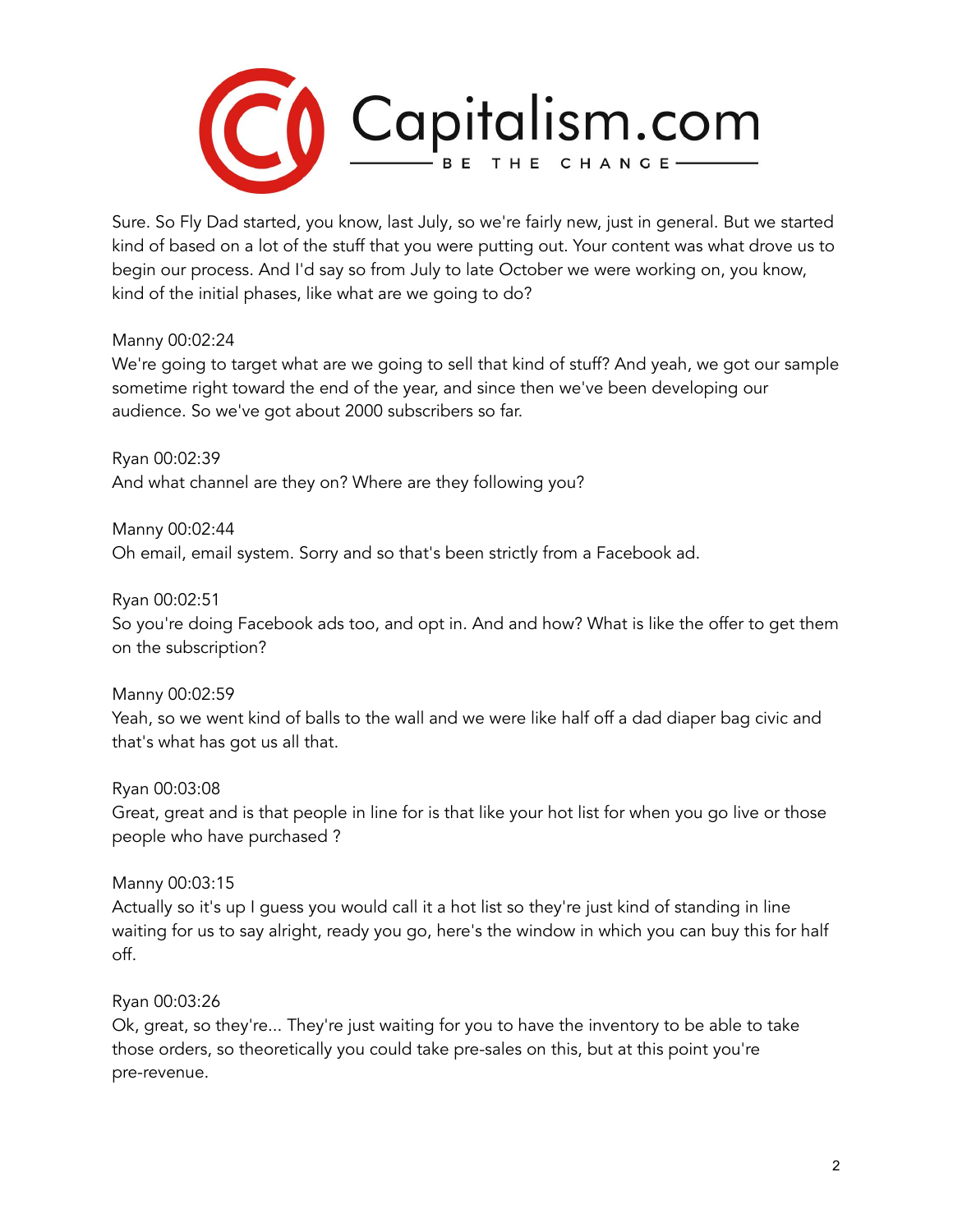

Manny 00:03:38 Correct.

Ryan 00:03:39 Ok got it alright great.

## Manny 00:03:40

And so the way we ... so our challenge was, we started collecting this audience. I'd say right around actually October is when we started based on a lot of the stuff you were saying was like it's never too early, so we were like, OK, let's just start and we'll figure out how to keep them engaged and whatnot.

## Manny 00:03:57

So that's what we did, and I think a month after we started collecting we were like, OK, we have to talk to these people so that they're not just there like, wondering what's going on? So we followed a lot of your advice and started documenting the product, product development journey, sharing a lot of that stuff with them, and then also peppering them with you know, elements of my podcast,

## Manny 00:04:20

the **Father [Hoods](https://podcasts.apple.com/us/podcast/father-hoods/id1436617148)** and things that were relevant for dads and really just trying to find ways to continuously. Talk to them without being super annoying.

## Ryan 00:04:34

Tell me about the Father Hoods yeah, I've heard I've heard your partner Paulina talk about this in some of our coaching calls but, I'm very unfamiliar, but I know you use it for some relationships but I know very little. Tell me alittle about it.

#### Manny 00:04:48

So the Father Hood Podcast is a podcast hosted by three of us, so we're three dads. Three different cities here. In the US. And we are all devout hip hop heads. One of my partners is deep in the hip hop culture. He's got a really popular podcast called the Drink Champs. Hip hop circles is humongous so we ...

## Ryan 00:05:08

And this is your partner on the Father Hoods OK, so he's got a huge.... He's got a huge following. What's a huge following? How much of a huge following?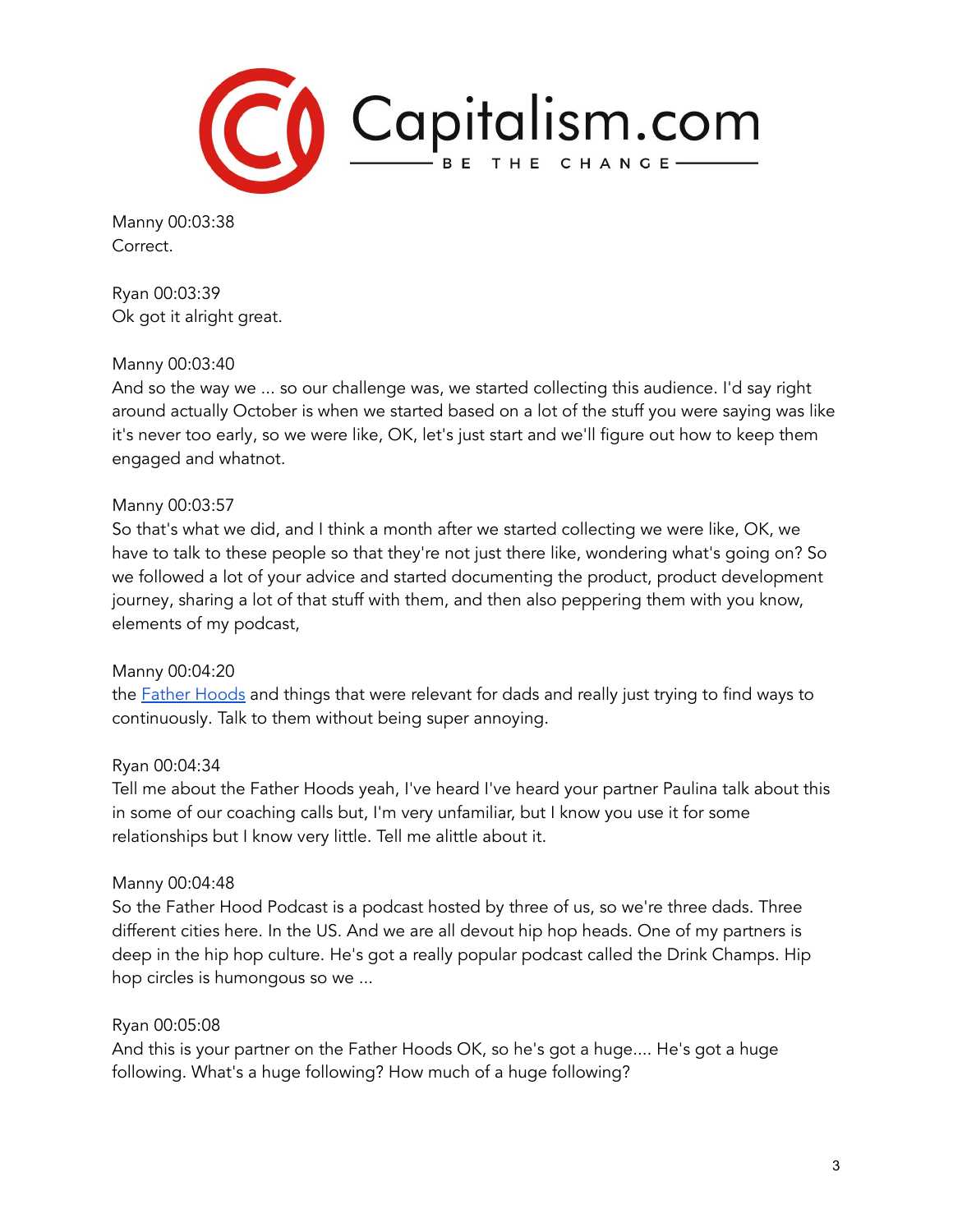

Manny 00:05:17 Based on what? Like insta follows.

Ryan 00:05:19 Like how many downloads does he get on an episode?

Manny 00:05:22 I mean, it was at one point it was like 300,000 like it was an insane amount of downloads or present.

Ryan 00:05:28 Ok, and is it still big?

Manny 00:05:31 Yeah, it's big. I don't know what the actuals are now so I'm assuming they dropped some.

Ryan 00:05:35

Man, this is why I love my job. Manny there's like everybody has an asset that they're like one step away from.

Ryan 00:05:48

The fact that I've been working with you somewhat for two months and you've never brought this up is just fascinating to me. So it's just. It's just like a reminder that everyone that I know is like one step away from \$1,000,000 business.

Ryan 00:06:03

And I didn't realize that your step was like right next to you. OK, so you have this podcast, one of the co-hosts is well known in the hip hop space and gets, we'll say, 100,000 downloads an episode in the hip hop space. And how is your podcast doing?

Manny 00:06:21 We get about I'd say on average around 2000 per episode.

Ryan 00:06:28 Does your buddy ever promote your podcast on his podcast?

Manny 00:06:32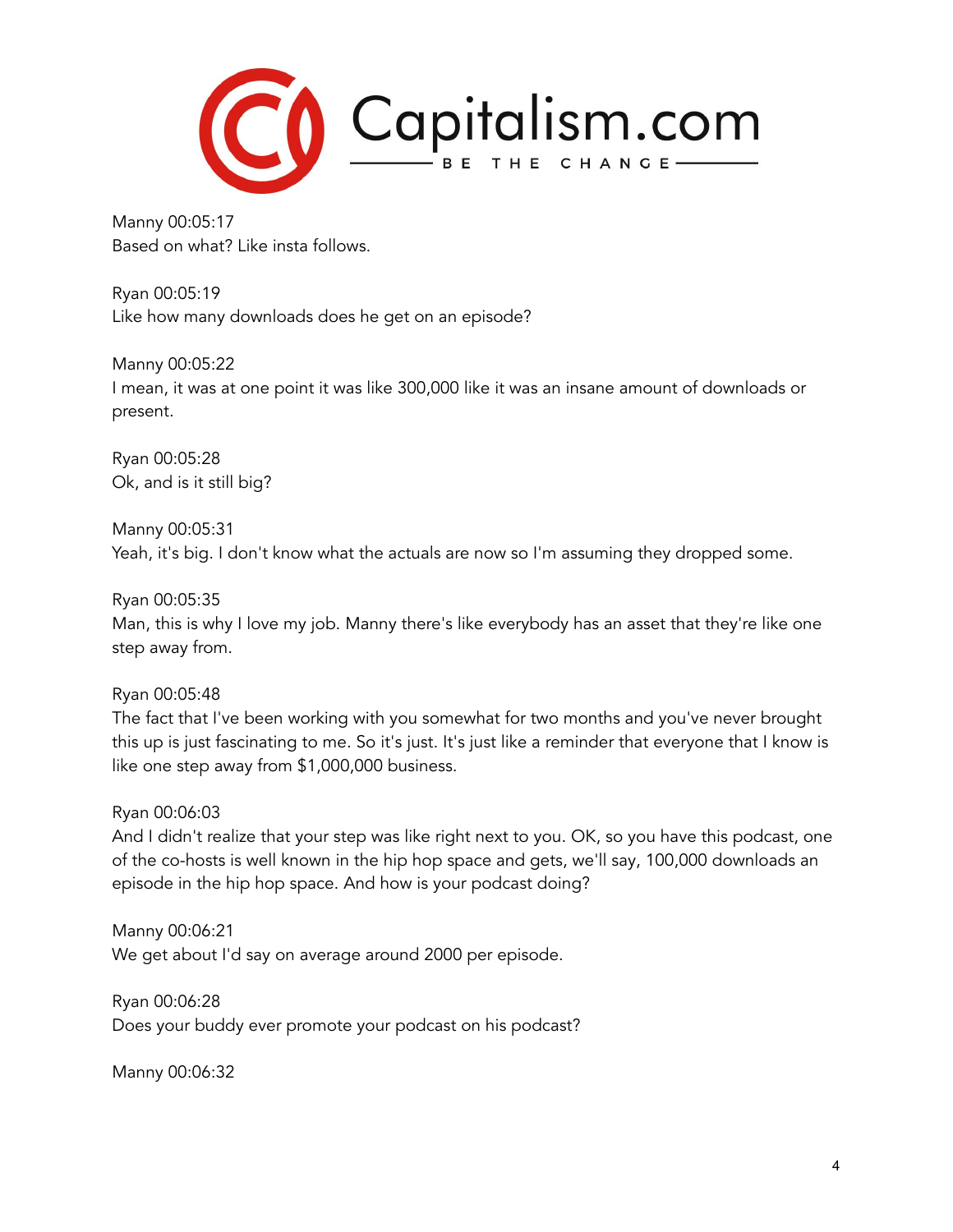

Yeah, he talks about it. It's just and I think I suffer from the same thing he does. Like we're really. We're not reserved people. I wouldn't call us that, but when it comes to it, it almost feels like begging. And we had this conversation a long time ago. Like I've been having the struggle talking about Fly Dad inside of the Father Hoods Podcast.

#### Manny 00:06:55

Yeah, because I don't want it to come off like a sleazy salesman. Right and you said you have to.

Ryan 00:07:01 What did I say?

## Manny 00:07:02

Yeah, you said what you need to do is bring people along on the journey of you as an entrepreneur. Right. Which is relevant to what we're talking about because that's a part of me as a father, right? That's right, that's right. I'll be honest, I've still had a struggle with it. I'm getting more comfortable as we're moving into launch of the bag. Yeah, I'm getting way more comfortable with it.

## Ryan 00:07:27

Cool. You have come to the right place my friend. So, how close are you to the launch of the … Is it a diaper bag?

## Manny 00:07:38 M

That's the first product, yeah? Yeah, we're in manufacturing production right now. We're expecting to have product by mid May and I'd say right around late May we should be ready to go.

## Ryan 00:07:54

So mid May you'll have inventory. You have a list of 2000, great we have somebody next to us with a really big following. I am starting to see the pieces of the 8 figure exit come into place.

Manny 00:08:06 I've also got another influencer.

Ryan 00:08:09 Tell me.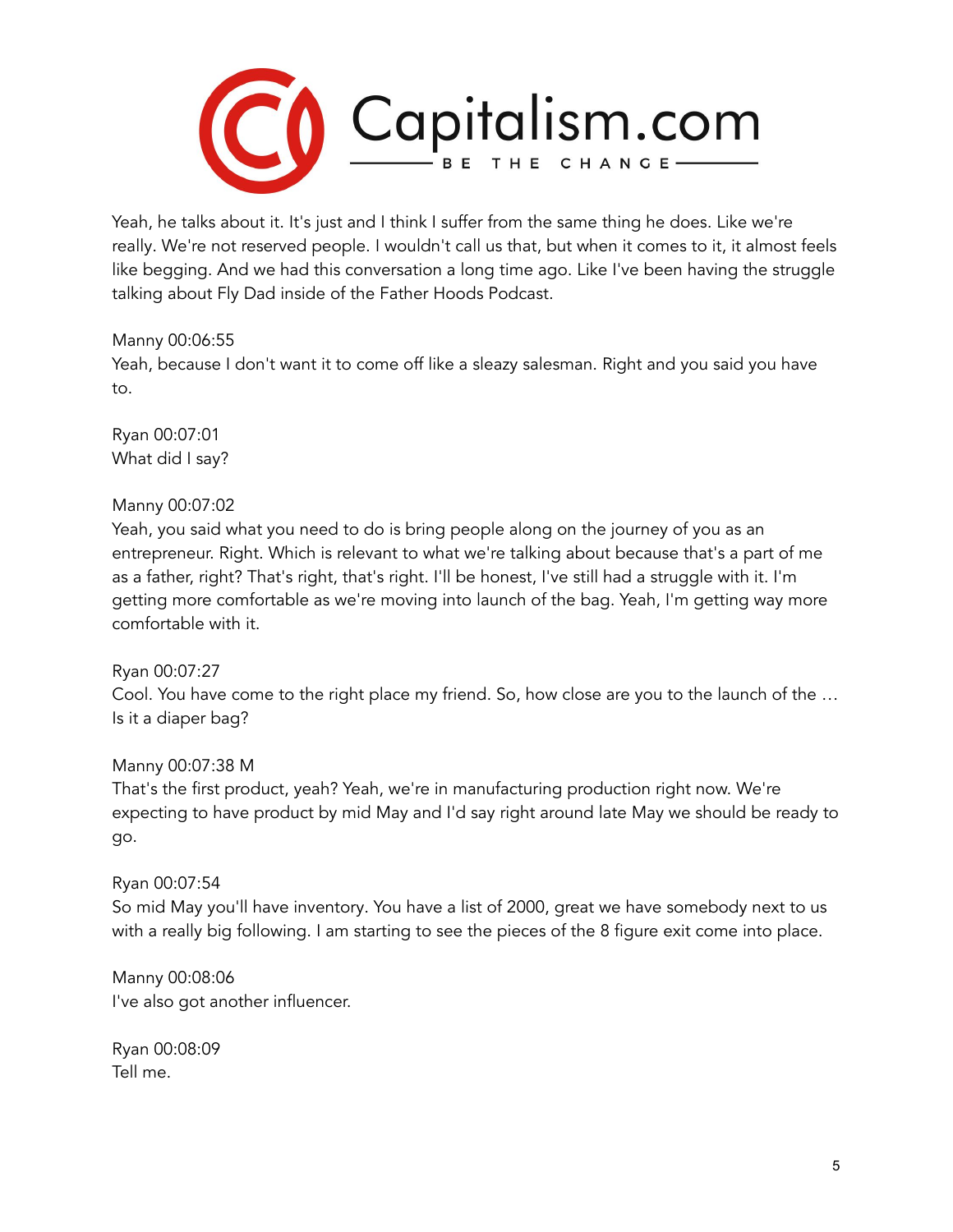

#### Manny 00:08:10

He's a rapper. He's got, last I looked, it was like 110,000 Instagram followers and I know that numbers really don't matter to me. I'm glad that's something that you've also said, but I really looked at the engagement, particularly when he posted about his kids. And that eight to 10,000 you know interactions, likes and many comments.

## Ryan 00:08:38

Now, when you say you've got this other influencer, what does that mean? Does that mean you have a verbal agreement? Does that mean you started to talk about partnerships? What does that mean?

## Manny 00:08:46

We discussed partnership. Told him before. So I ... we discussed partnership. I asked him has he explored the partnership similar to this as he partnered with brands before? What did that look like? And I was just honest with him. Like I've never done this, so I'd love to understand what works for you.

Ryan 00:09:05 Beautiful question.

Manny 00:09:05 In your experience.

Ryan 00:09:06 Well done, well done.

#### Manny 00:09:08

Yeah, and then he gave me some thoughts. So the two main frameworks that he's used to working under are one being paid per post and the other was getting an affiliate link where he can promote and then get a piece of sales. So I told him to stop right there, I'm sure we can figure this out. Once you have a bag in hand and can tell me your honest feedback, because none of that other stuff matters.

Manny 00:09:34

If you're not really, truly, I said in love, but you know, engaged with the bag, and he liked it suits your needs.

Ryan 00:09:42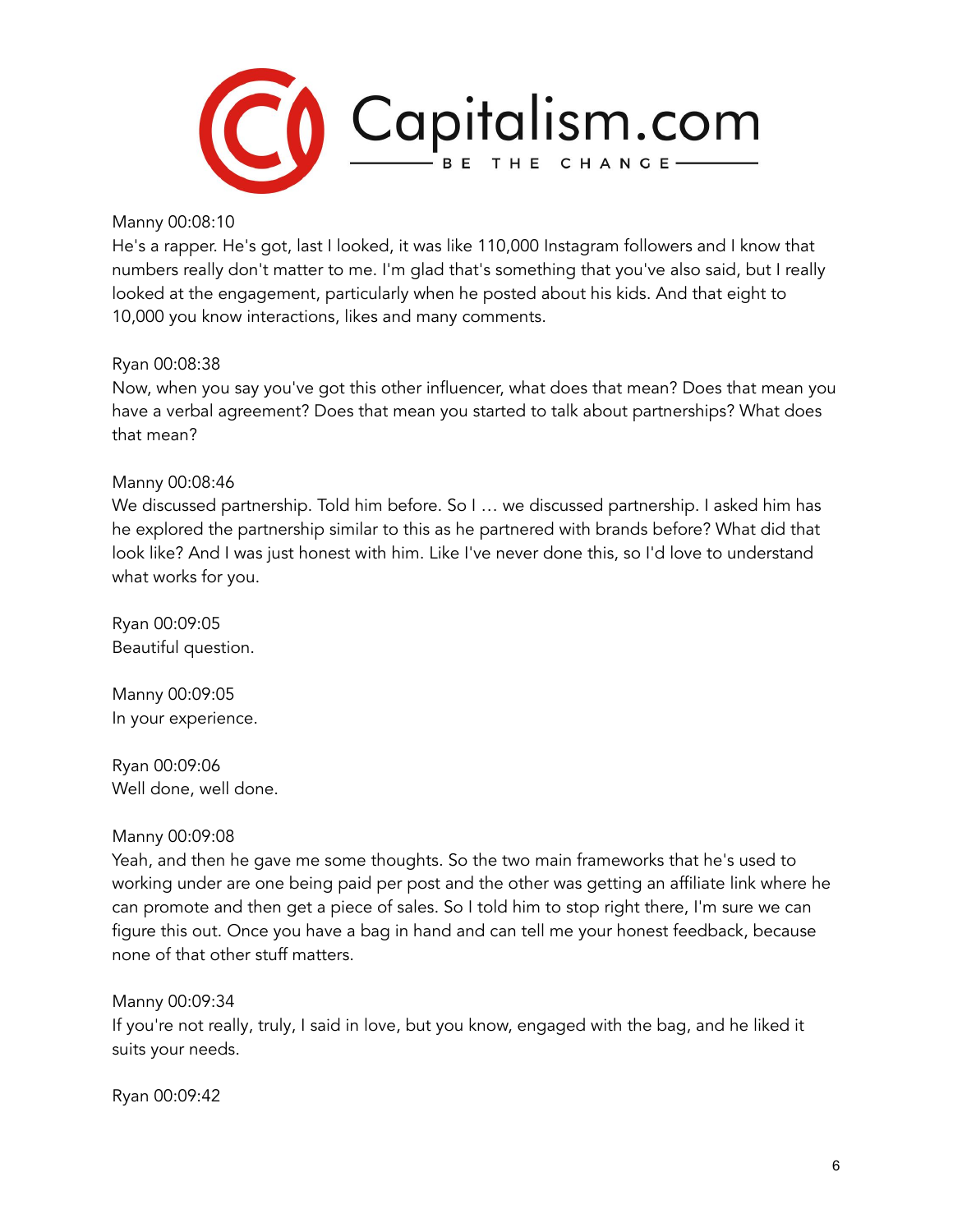

Great, I'm really glad you told him that. How did he take that?

#### Manny 00:09:47

He loved it and he shared feedback about a competitor in the space of hours that focuses on like a military style backpack for dads. And he said, when he ... actually somebody gave it to him as a gift and he said when he received it he was really excited because the look was cool and I was like I, I get that I was like yeah I have one. I bought it to check out the competition.

#### Manny 00:10:12

And then he was like, but when I actually started thinking about filling it and going out with my kids, I got really uncomfortable because it felt like I was actually going to war. And I didn't want to be going to war with my kids, so psychologically it just was off putting so...

## Ryan 00:10:30

Is it the vision for Fly Dad to be the... It is more than a diaper bag. It's like I don't have the words for it, but you're serving the urban dad, right? So like you're the market that you speak to in your podcast is the target market right?

Manny 00:10:42 That's correct.

## Ryan 00:10:47

And it's fathers. So the first one is a bag that looks cool. And that makes sense to me because no Dad wants to carry the diaper bag around because they're ugly AF. So that's your first product. Do you have kind of a lineup of what you're going to do after that one to just tell me so?

Manny 00:11:06 Yes, yes we've...

Ryan 00:11:08 I'm aware of them. It'll help me kind of gear into the vision of Fly Dad a little bit better.

## Manny 00:11:12

Yeah, absolutely. So we've got a... We're thinking about a baby carrier. Next, we've been hearing from customers. Well, prospective customers. An umbrella stroller would be awesome. And then we're looking into potty training. So, like a portable potty training toilet perhaps, and there's going to be, you know, some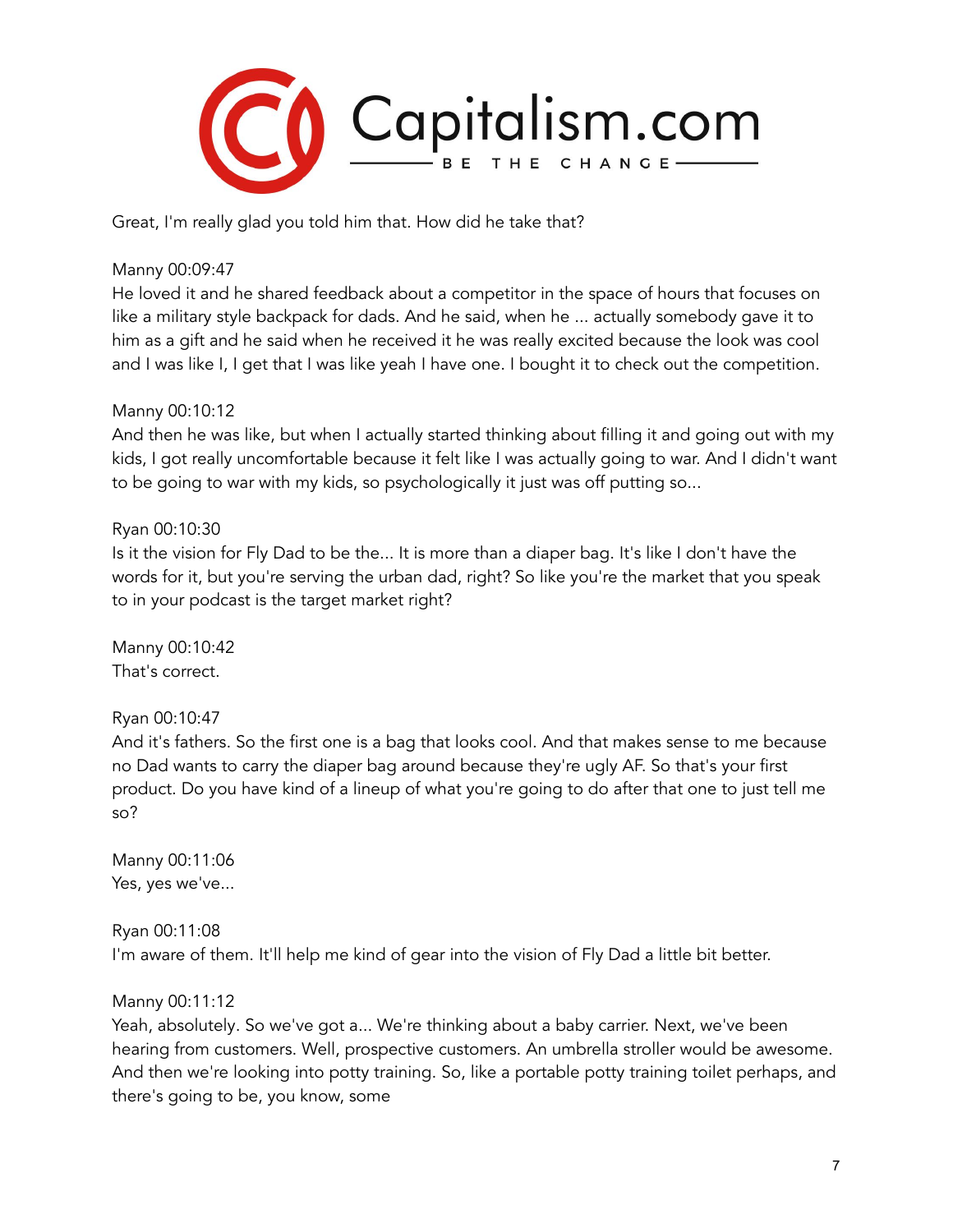

Manny 00:11:39

complementary things to those, but I'd say we're pretty good on two additionals and we're working on getting another three or four just so that we have. So we can come out with four solids, but we'll have like 8 to play with, yeah?

## Ryan 00:11:55

This makes so much sense. Great. I have what I need at this point before I go into advisor role. You had a question you wanted to ask me about cash flow and spending cash. So what did you want to run by me?

#### Manny 00:12:13

So we - Paulina and I, my partner. We've been... We had a nice nest egg as far as savings go, right? And we were like, alright, we're going to do this. We'll figure out what it costs. I mean, we had an idea. But yeah, as you're going deeper, you know you start to see what else you need to do. And so for us. It was, at first, we're going to order a small amount of inventory, like 300 bags, and then start the process there, but at every turn we kept hearing inventory is going to be your biggest problem

#### Manny 00:12:44

once if you execute on these steps that we're talking about. So we were like, fuck everything like we're going to execute on these steps, so inventory is going to be our problem. Like that's where we were mentally. And so we said, how much can we actually afford to buy on inventory?

And then we did the math and then we figured out all right 1000 pieces was going to be a good first step in this effort. And so we had all our budgeting you know, figured out for the...

#### Manny 00:13:12

That then we got to, so we went for it, put our deposit down. We were happy with the sample, put our deposit down and we started that process.

Manny 00:13:22 Now we're at a point where OK, now we're... We decided to go with Turnkey Product Solutions.

M 00:13:29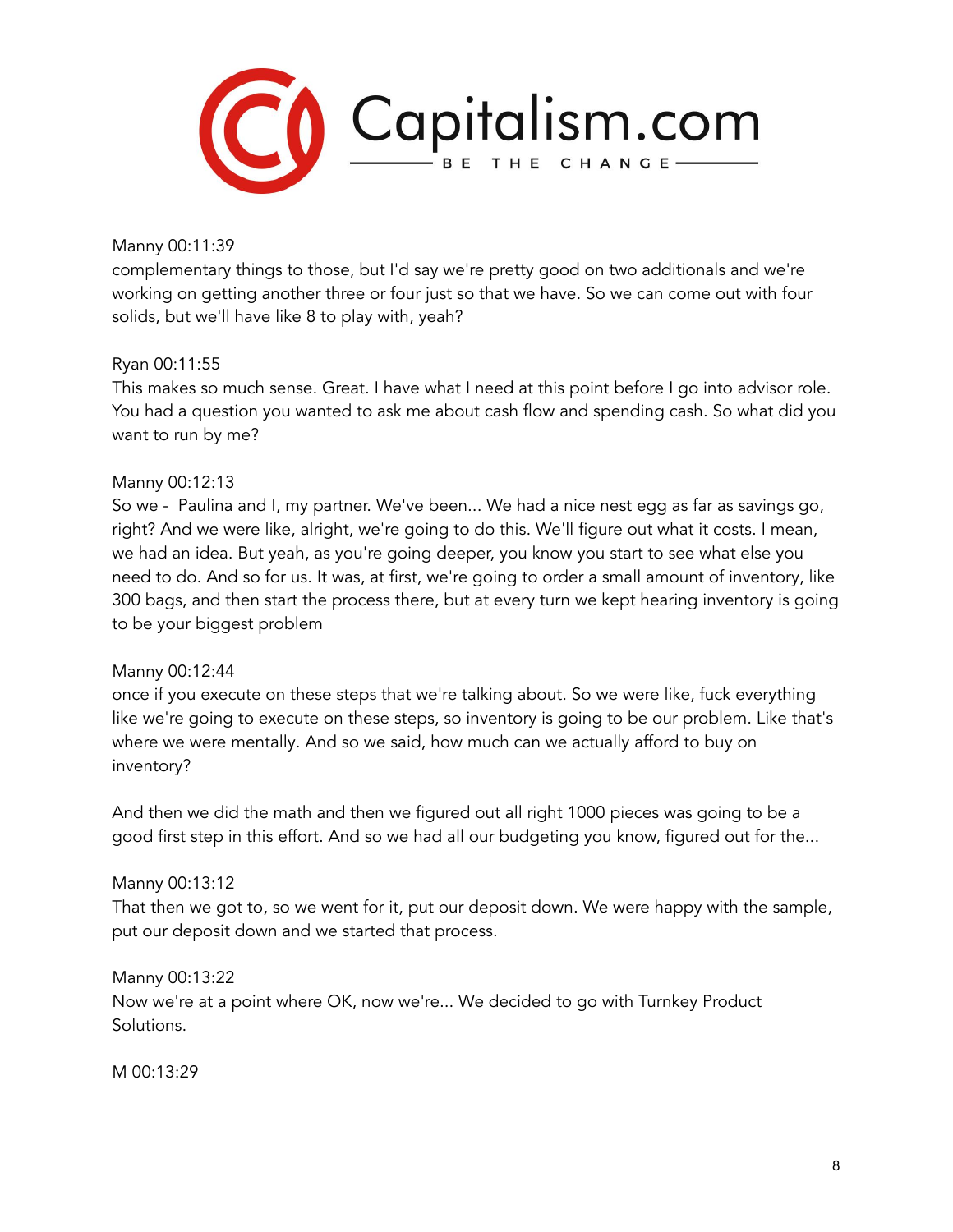

There's a minimum fee that we have to pay every month. Until we start to actually generate revenue that's going to cause us a little bit of turbulence and the remainder of the inventory purchase is going to wipe us out. And then from there it's gonna... It's just gonna be us figuring it out, right?

Ryan 00:13:47

So why did you decide to start with Turnkey this early? Because it sounds like you're already working with them and paying them. So why did you decide to start now versus waiting until you had inventory?

# Manny 00:14:03

Well yes, we started because we gave them the deposit right? So the reason is we wanted ... we knew Amazon was going to be a big cluster for us. It's something that we knew very early on. We weren't going to be happy doing so. It was going to cause us a lot more turbulence. Understanding that there was a sizable call.

Manny 00:14:22

So we were weighing progress versus being able to like figure it out with whatever sales channels we were starting with. And go through the motions.

Ryan 00:14:34 But are you paying them monthly right now or in? Ok, so when you say it would wipe you out are you?

Manny 00:14:37 No no no no.

Ryan 00:14:41

Are you saying that is the inventory order plus the deposit that you put down or is it the inventory order plus like a few months of working with Turnkey?

Manny 00:14:52 It's the inventory order plus a few months of working with Turnkey.

Ryan 00:14:55 Got it. Ok, so you haven't spent that money yet. Like you're not...

Manny 00:14:59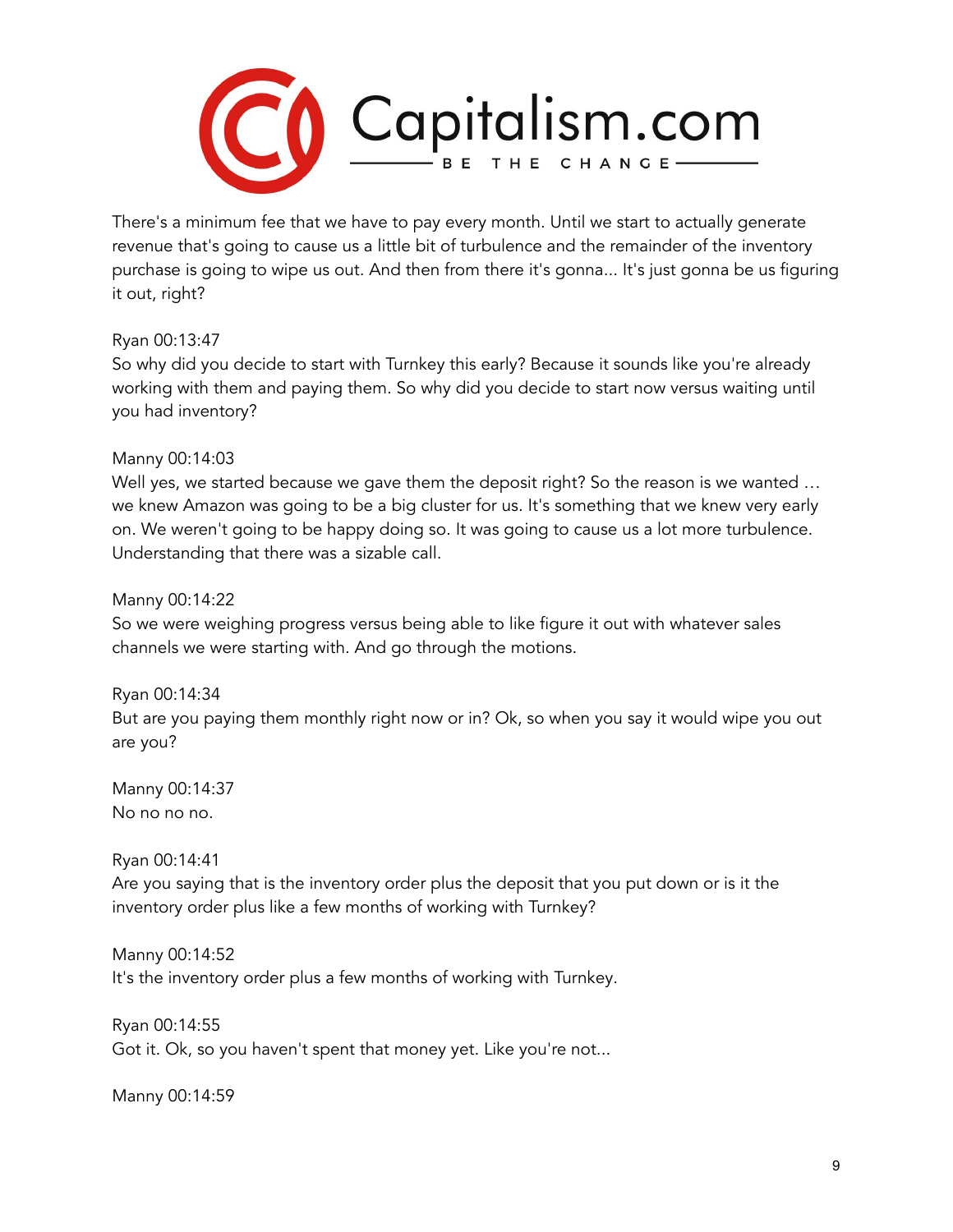

No.

Ryan 00:14:59 You've held your sweetheart but you ok, alright? Ok, that's good.

Manny 00:15:04 We're not dead yet. We're foreseeing, we're planning ahead.

Ryan 00:15:08 So is your question, what do you do about this cash flow crunch? Or is it? Is there a better way to deploy this capital?

Manny 00:15:15 So here's so since I asked the question last week. We've taken action, right? So we're not just going to sit here and like, oh, let's see if somebody will come and save us. No, we're like trying to figure some stuff out, so we went ahead and got some zero percent APR credit cards.

Manny 00:15:36

Just to start. And that's going to help hold us over for potentially 12 months. The only issue with that is we wanted to use that for the inventory, which is the biggest chunk that we have to pay out right now.

Ryan Well, what are you using it for now? The credit cards.

Manny Nothing. We just got 'em like literally....

Ryan 00:15:54 So you but you said you were going to use it for inventory, yeah?

Manny 00:15:57

Yes, and the reason I can't is because we're buying through Alibaba. We're using Alibaba trade assurance as like our safety, so to speak.

Manny 00:16:08 So they're going to take the transaction basically.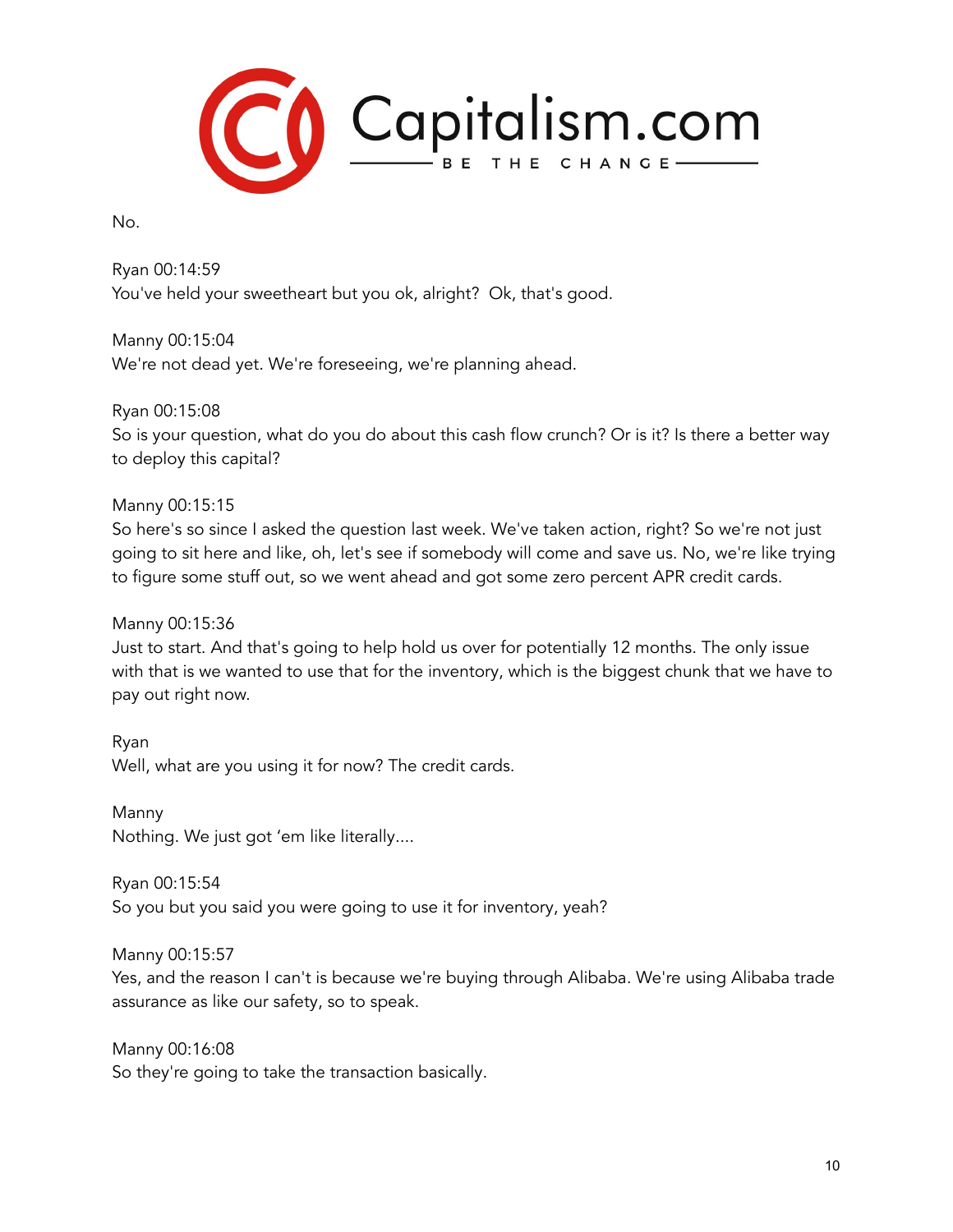

Manny 00:16:12 And the order amount is too large for them to be comfortable. I guess to accept a credit card.

Ryan 00:16:18 Ok, what's the inventory amount?

Manny 00:16:21 Oh, that remains is almost 16 grand.

# Ryan 00:16:24

So you went, you went for it. You were like all right. 2530 grand for this and just so you know that's that's swinging for the fences and I love swinging for the fences, right? So like I'm I'm at bat with yeah so I got it. That's a little ballsy. And I love it.

## Manny 00:16:42

Well so just so you know like we've got plenty of validation along the way and we've been really searching for somebody to shit all over the bag right like we.... From what we've been putting out like I want that because I know the reality is not everybody is gonna be like... Yeah, there's probably just a lot of fucking nice people saying nice things.

## Manny 00:17:06

But when it comes down to it, I look at that list of 2000 and I'm like alright. If we're lucky we get 5% of those people to actually buy immediately, right? And and... Immediately, right? That's fine. The reality, but I know. Even if it takes us a little while, we're going to sell.

## Ryan 00:17:20

Those thousand bags? And I can also already see the path to victory here and what you are bringing up is that you have what feels like a big problem in we're going to run up against a cash crunch. Now I know exactly what you're going to say. Because I remember our moment on the coaching call when I was like money isn't the problem.

Manny 00:17:41 Actually it's not but yeah, yeah. It's not Ok.

Ryan 00:17:44 Go ahead, go ahead and say, say, what you? Wanted to say?

Manny 00:17:48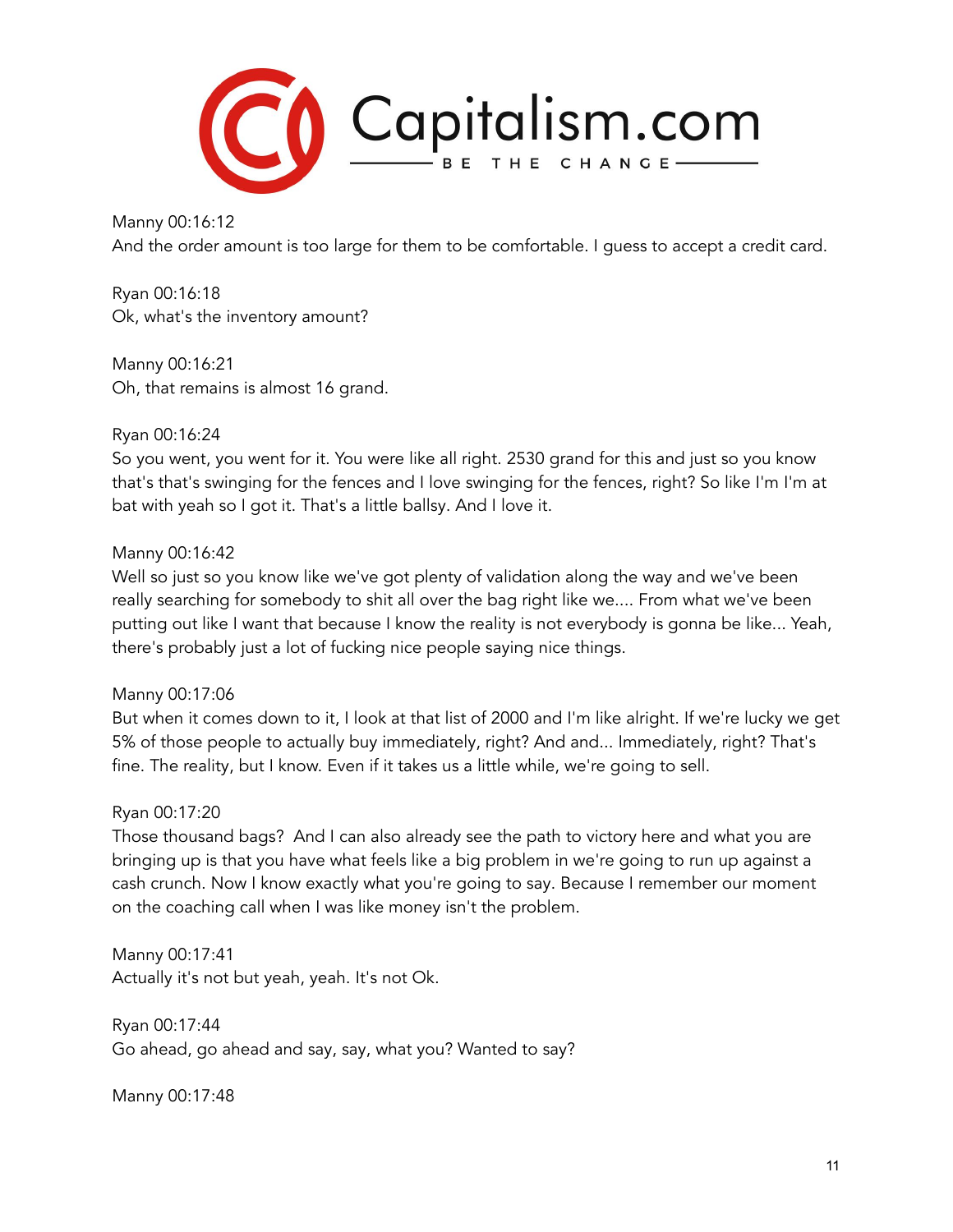

Yes, I guess logically speaking, well, my old self logically speaking would have said that right would have said like alright, this is an issue, I don't... I don't see how we get past this. That's not how I feel. I don't. I can't explain it like I know shit is just gonna work out and we're going to figure out how to move forward.

Ryan 00:18:10 Yes you are.

Manny 00:18:10 I just don't know right now how those stars align.

Ryan 00:18:13 Right?

Manny 00:18:16

I'm not looking for handouts, I'm looking for like Ok, you people have been in these shoes. How do we think about this so that we don't drive ourselves?

Ryan 00:18:24

Yeah, I mean there's several ways that this could play out, and if we talk about them now, you can kind of choose which adventure sounds best to you, right? So my first before we go into actual solutions. Tell me about this partner that you do the podcast with.

Manny 00:18:44 Yep, his name is DJ E.F.N.

Ryan 00:18:47 Alright and you are close with him.

Manny 00:18:49 Yeah, we're buddies.

Ryan 00:18:50 Do you want to work with him?

Manny 00:18:52 Oh I am.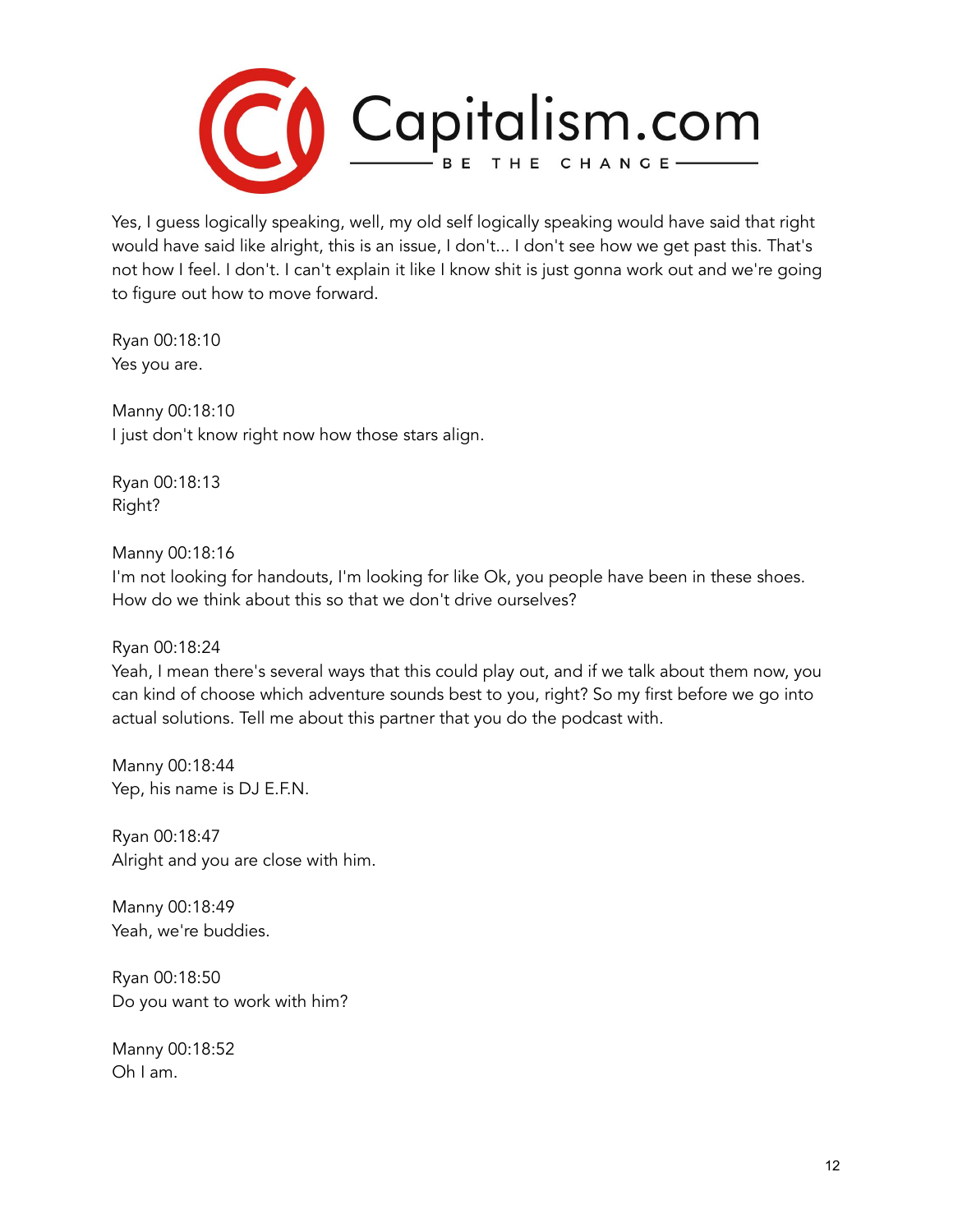

Ryan 00:18:54 You are working with him.

Ryan 00:18:54 You are working with.

Manny 00:18:55 I'm giving him a piece of my action.

Ryan 00:18:57 Ok, so he is an influencer who's gonna have a piece of this.

Manny 00:19:01 Yeah, I don't know if we're gonna make them like an influencer out in the open, but definitely in the background he's going to help open up opportunities.

Ryan 00:19:10

We actually have access to two significant audiences. We have two two significant audiences and I'm going to call you the micro influencer.

Ryan 00:19:20

So the Father Hoods Podcast, that's the micro influencer, right? because we have 2000 to 3000 engaged people? Awesome, great. So we've got collectively at least 20,000 engaged people who match our target audience. Our job right now is to get them on that hot list.

Ryan 00:19:42

So we do that by finding cool ways to mention the product in front of them. My suggestion would be to have DJ interview you about becoming an entrepreneur. And that that podcast episode is about growing up in the Bronx... is the Bronx, right?

Manny 00:20:05 That's right.

# Ryan 00:20:06

Growing up in the Bronx, what life was like? What you saw? Who you interacted with? What school was like? What the media said about growing up and the decision to become an entrepreneur and the challenges you had as an entrepreneur? We're not. We're not pretending to be super successful.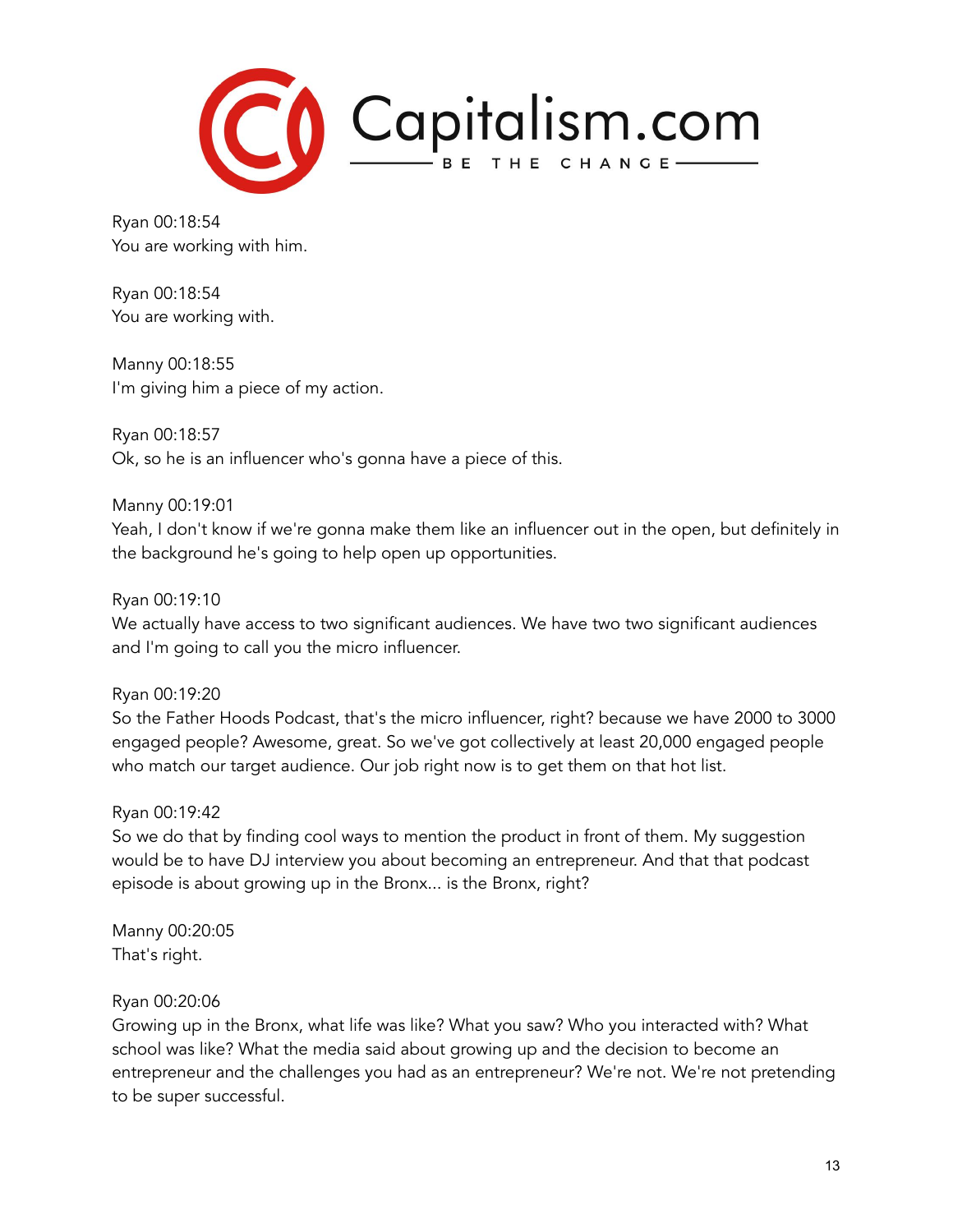

#### Ryan 00:20:29

We're talking about the grind and the grit and the mud and the challenges and the doubts and the naysayers. Because your entire audience is like, yeah. Yeah yeah, yeah. And then you're like, and so you know six months ago or so, my partner Paulina and I just like you know what? We're just going to go all in on this like we're just going to do it.

#### Ryan 00:20:53

And we're sitting here and and DJ interrupts you and and he's like, didn't you just put down like \$30,000 on inventory. And you make that exact face you never like? Yeah, like we're all in on this and it's everything we got.

Manny 00:21:08 Right?

#### Ryan 00:21:08

Right, and we're doing it because we believe in this and we believe in ourselves and like we believe that it's going to work out. Dude, that's money, right? And so you're just talking about the story, and he's sharing a bit of his because he's an entrepreneur now.

## Ryan 00:21:25

And you guys are buddies. You guys are comparing notes and that is the opening move to making his audience fall in love with you. And whether he uses it on hip hop, his podcast or use you use it on both of your podcasts, or both. That is the story that makes it cool to talk about. Slide ads in front of this audience. You picking up what I'm laying down so far?

Manny 00:21:52 Definitely.

Ryan 00:21:54 How does that feel so far?

Manny 00:21:57 I feel like an idiot.

## Manny 00:22:02

It's actually pretty good, and immediately when you started talking about it, the easy way to move forward for like just the immediate next step is like having taking Father Hoods and then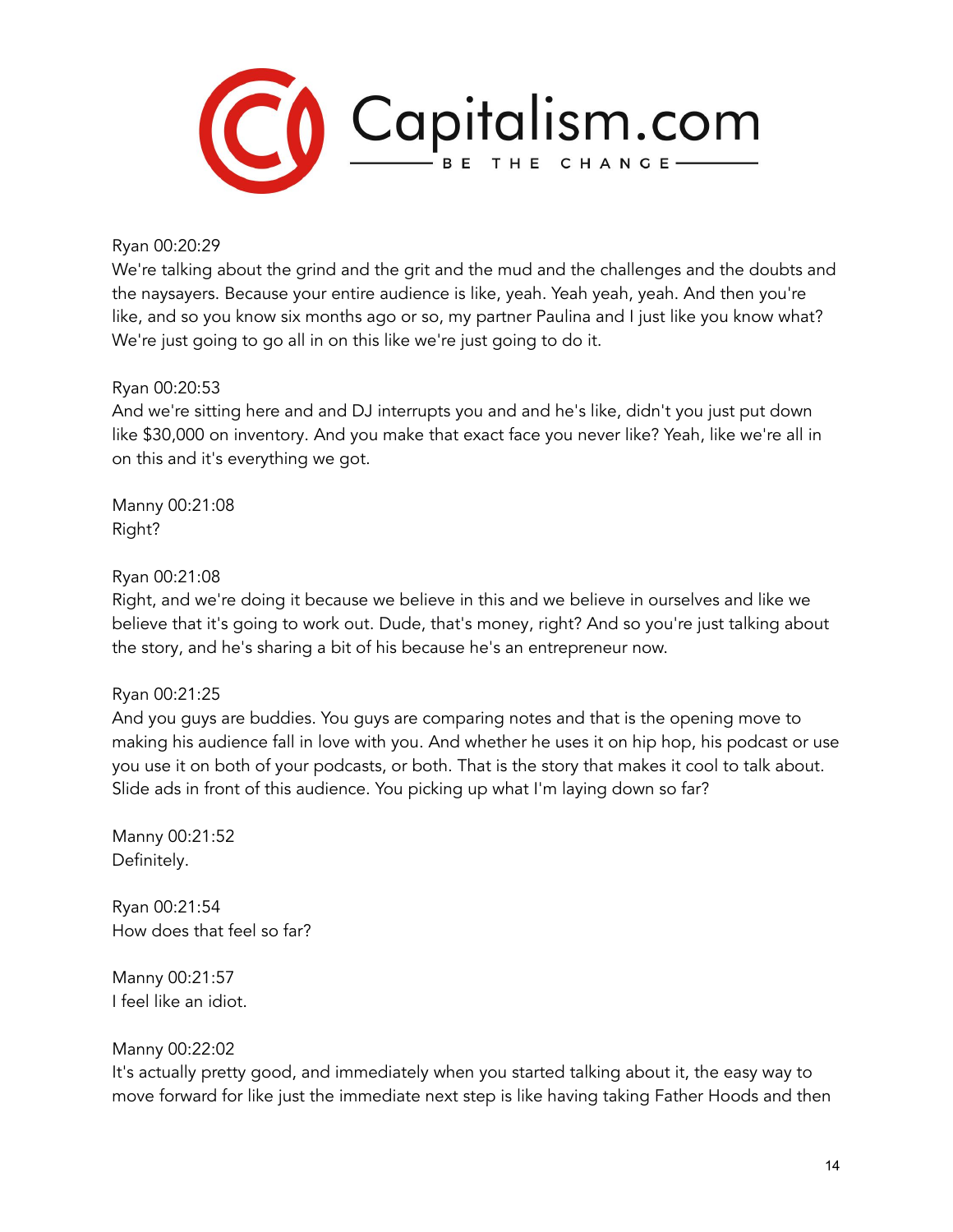

having him kind of be the interviewer within the context of fatherhood. Maybe even move it to social media. Yeah, or his own pocket like there's there's many ways but immediately I was like this is perfect for the Father Hoods.

## Manny 00:22:27

And it's the context in which I would feel comfortable having the conversation right?

#### Manny 00:22:30

Because our flow in the pod is like. Hey, so let me tell you about what happened with my son today. And it just feels like how do you cut that off with? Hey, let me tell you about Fly Dads that's like weird.

#### Ryan 00:22:47

You start with the story. Like, dude, you're a dad who grew up in the Bronx? Who's starting a business? Everyone wants to root for you. It's like everybody is like that's my dude, right? So so the the what I would hope would happen is that DJ shares that episode on his feed and you put it in front of 100,000 people.

## Ryan 00:23:12

And you and you find a cool way to mention where people can follow the brand more closely, right? And you and you are very like you don't come out with the like and listeners get 50% off, right? It just doesn't feel good. You come out with. Yeah, so we're super early stage and we're launching in May like what? What is it? It's mid March right now. Six weeks out I'm scared shitless I'm excited and like if you want to follow along the journey go over to [flydad.com/pod.](http://flydad.com/pod)

#### Ryan 00:23:46

And on there we show the bag. There's you know coupon codes for people who are first in line. But really, we're just going to share the story of us building this business and helping dads like us and… and being a cool entrepreneur story, right? Like I want in on that story, right?

#### Ryan 00:24:06

You can keep your 50% off. I want in on this story. Now you've got a very natural way to talk to this audience on a regular basis. Now you have a very regular way to send a weekly email update. That is like here's where we are in the process. Getting closer to launch.

Ryan 00:24:25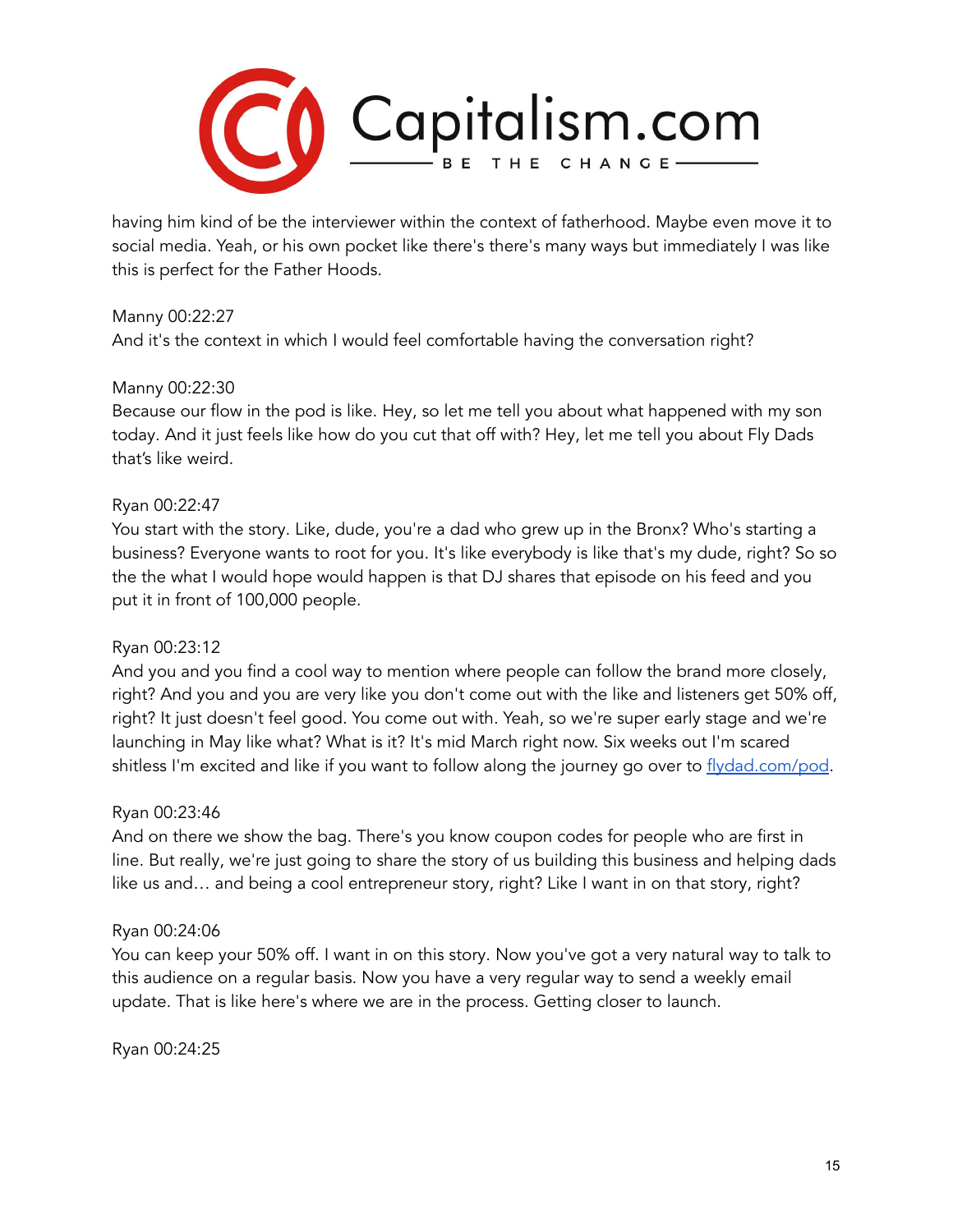

Here's a picture of the order just arrived. This is what Paulina's face looked like when she saw that 1000 people joined the email list this week. Just like that kind of stuff all the way till launch day. Yeah, yeah, tell me more.

#### Manny 00:24:36

Ooh, you just gave me an idea, oh. So I had. I had originally assumed the first time I got the sample from our manufacturer China it comes in this weird looking box like it's not like your normal corrugated cardboard kind of box like so I got it and I filmed me opening it and getting my reaction and it was one of those like oh shit and then the camera falls and it's like a cliffhanger.

Manny 00:25:08 So I could use kind of like the reaction in some of what we're doing, right?

## Ryan 00:25:13

Yes, so that that's how you're going to get these followers onto a hot list. And I predict that that hot list goes from like 2000 to 5000 these if you and these two influencers talk about it in that way, and that's easy to share. Like that's fun to share.

Manny 00:25:33 Yeah, yeah, I'm excited about just thinking about it right now.

Manny 00:25:37 Good so.

Ryan 00:25:39

All of that to say, that. If you've got 5000 people on your hot list before you launch, then there's really no doubt we're going to sell out of that thousand pretty quickly. Right, I mean, even if only 10% of that convert. Then we've got half of our inventory gone.

## Ryan 00:26:01

We've now paid for our inventory. Assuming that your cost of goods is half of what you're going to sell it for. So but yeah, OK.

Manny 00:26:07 A little less.

Ryan 00:26:09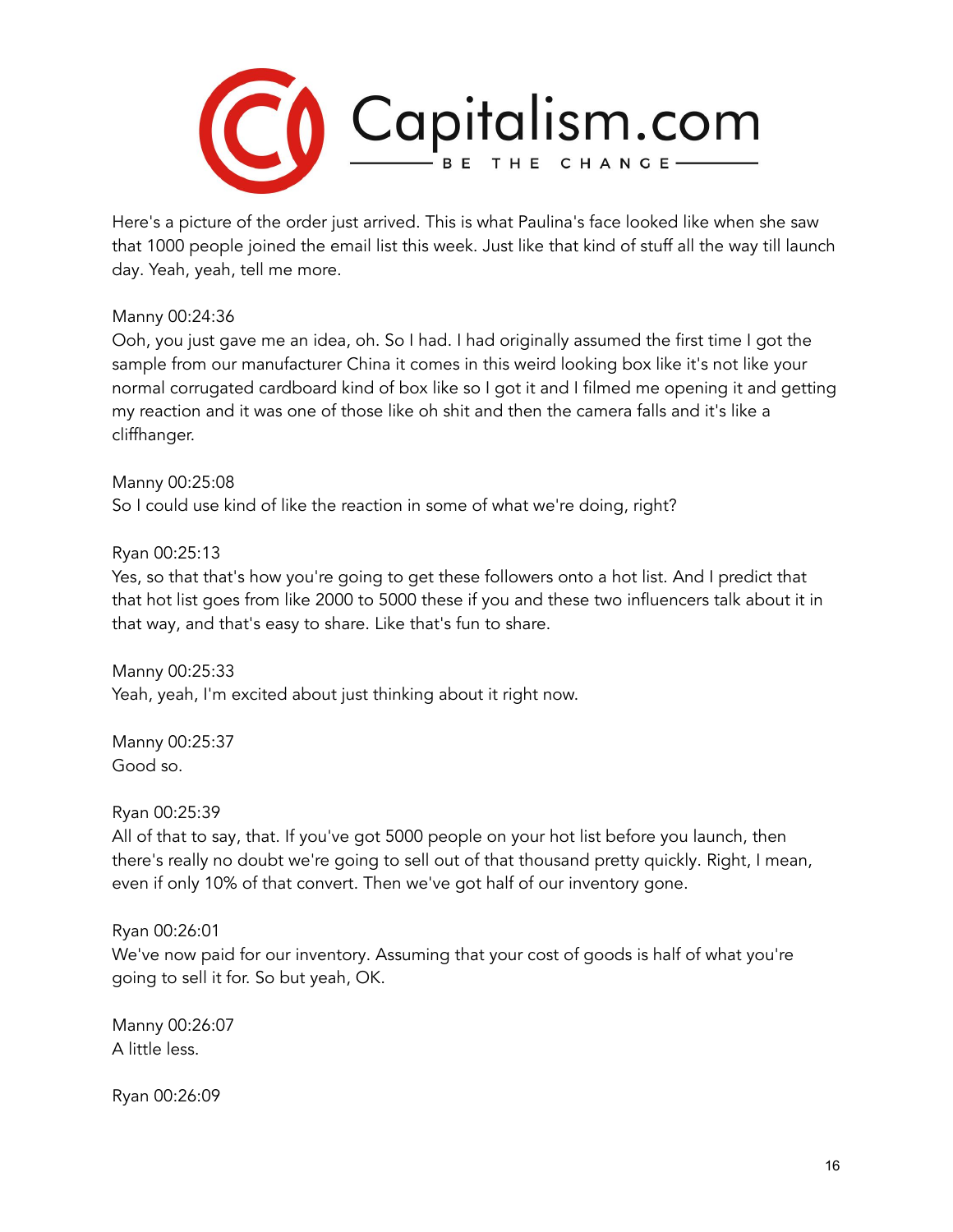

So so now we've paid for our inventory. And we're back at neutral. And we got at least cash neutral. And we got some momentum so option number one is we could just follow that process and do that. Problem with that is, we're going to replace that inventory. Which is going to be just gonna require more cash.

#### Manny 00:26:34

That's right, that's where I'm stressed. I'm not worried about getting it to... getting phase one done. I'm worried about once we understand the flow of inventory sales. We're going to have to make a decision I, I assume, very quickly to order more and that so far has been predicted to be a 90 day turn around for manufacturing and shipping.

Ryan 00:26:56 I understand you.

Manny 00:26:58 So then on top of that. You gotta pay for it.

Ryan 00:27:01

Yeah yeah. Well we have… we have two more options of what we can do here. Option #2 is we could run a Kickstarter or a pre sale campaign. We can get the cash now. So if we do a presale campaign on our website - be first in line. We take that cash that we get from the presale and we place order number 2 even before shipment number 1 has gone out.

## Ryan 00:27:25

We're now placing the deposit for the 2nd order, so reinforcements are now on their way. Kickstarter could do the same thing. I think it'll just be a longer time before you get the money, but also those customers are very forgiving so you have a longer time to get them the inventory that they purchased. You can do a presale campaign and basically that will fund your second round.

#### Manny 00:27:47

So let me let me ask you about the presale on site, so that would just be. Pushing that out, pushing that all that pre sale out to the list. And then having them pay for whatever based on the offer. Let's just play right now and then. And that's it. And then that the expectation is we expect it to arrive by X?

Ryan 00:28:07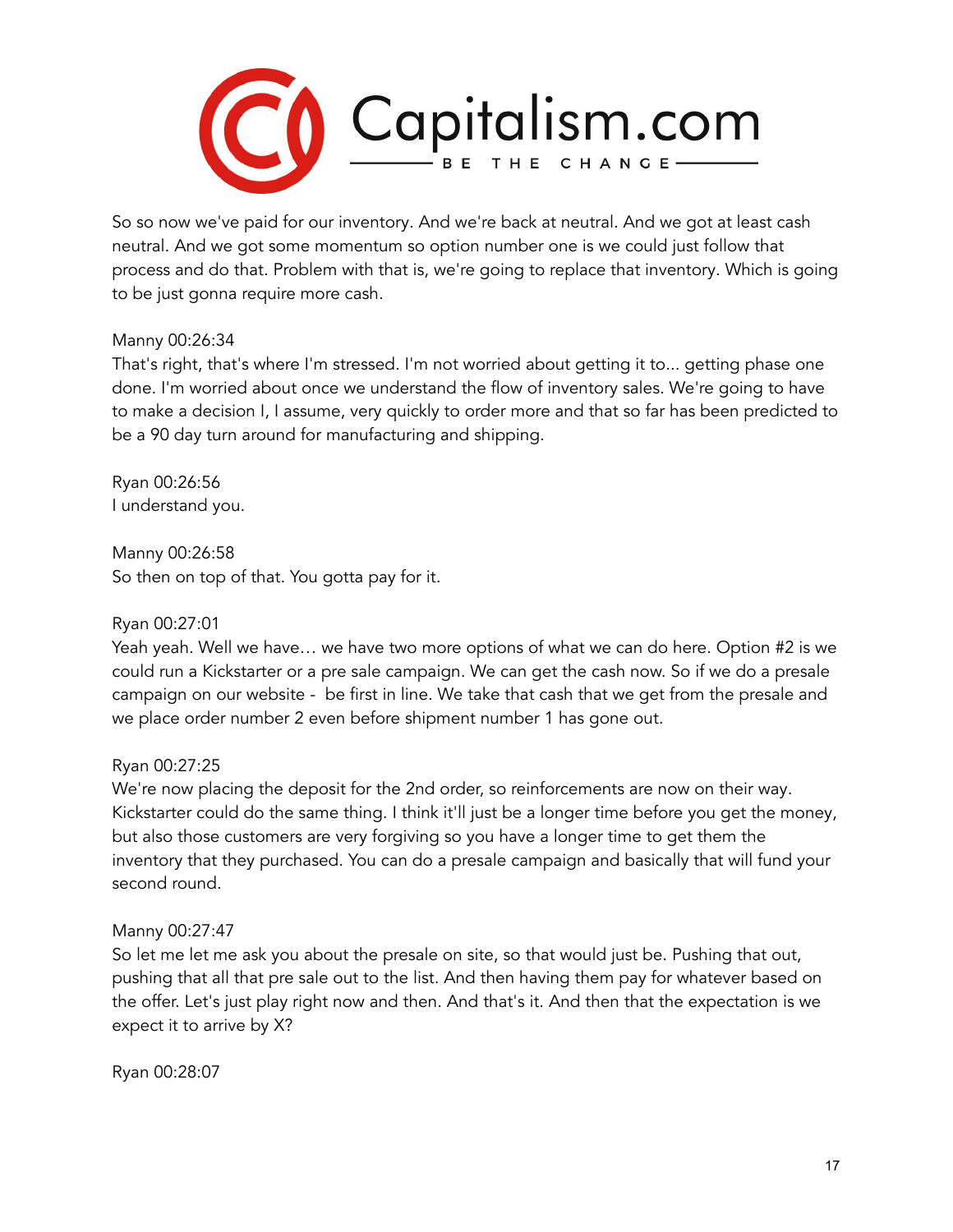

That's it. And that's it. That's right. So, so the benefit to that is it's fast and you get cash and the customers have very low expectations of when the shipment arrives. The downside is you don't get the juice on Amazon. You don't get those reviews. You don't get that sales momentum. You also don't have to pay the Amazon fulfillment fees.

#### Ryan 00:28:34

So there's good news and bad news to that approach. The third is a combination of you run this. You run the promotion to the list. You get some momentum. And you immediately raise cash. You've got in like you've got momentum now you got proof of concept. Now you have two influencers on board. You have a vision now. You have an audience of buyers who want your stuff. Your valuation just went up.

Manny 00:29:09 Yeah, talk about that. You should some other. In some other time.

## Ryan 00:29:11

Sure, we can talk about it now. If you'd like? I mean I can, I'll give you, I'll give you the carrot I'll get. I'll give you the end result quickly. I always say to people or in your situation that when in doubt raise \$250,000 at \$1,000,000 valuation.

Manny 00:29:31 Yeah, I've heard that.

## Ryan 00:29:32

It's your rule of thumb like it's a rule of thumb with where you are with you've got the you're not an idea stage. You've got prototype and you've got people, and you've got a path to victory. Do a \$250,000 raise and \$1,000,000 valuation once you're taking active sales like you are and you need to place a big inventory order. Your valuation money.

## Ryan 00:29:54

Just gone up depending on how much demand there is and your network of influence or of investors. You track it with me so far? Manny, is this making sense?

#### Manny 00:30:05

Yeah, the valuation stuff has me a little confused, but it's stuff I can look into.

Ryan 00:30:10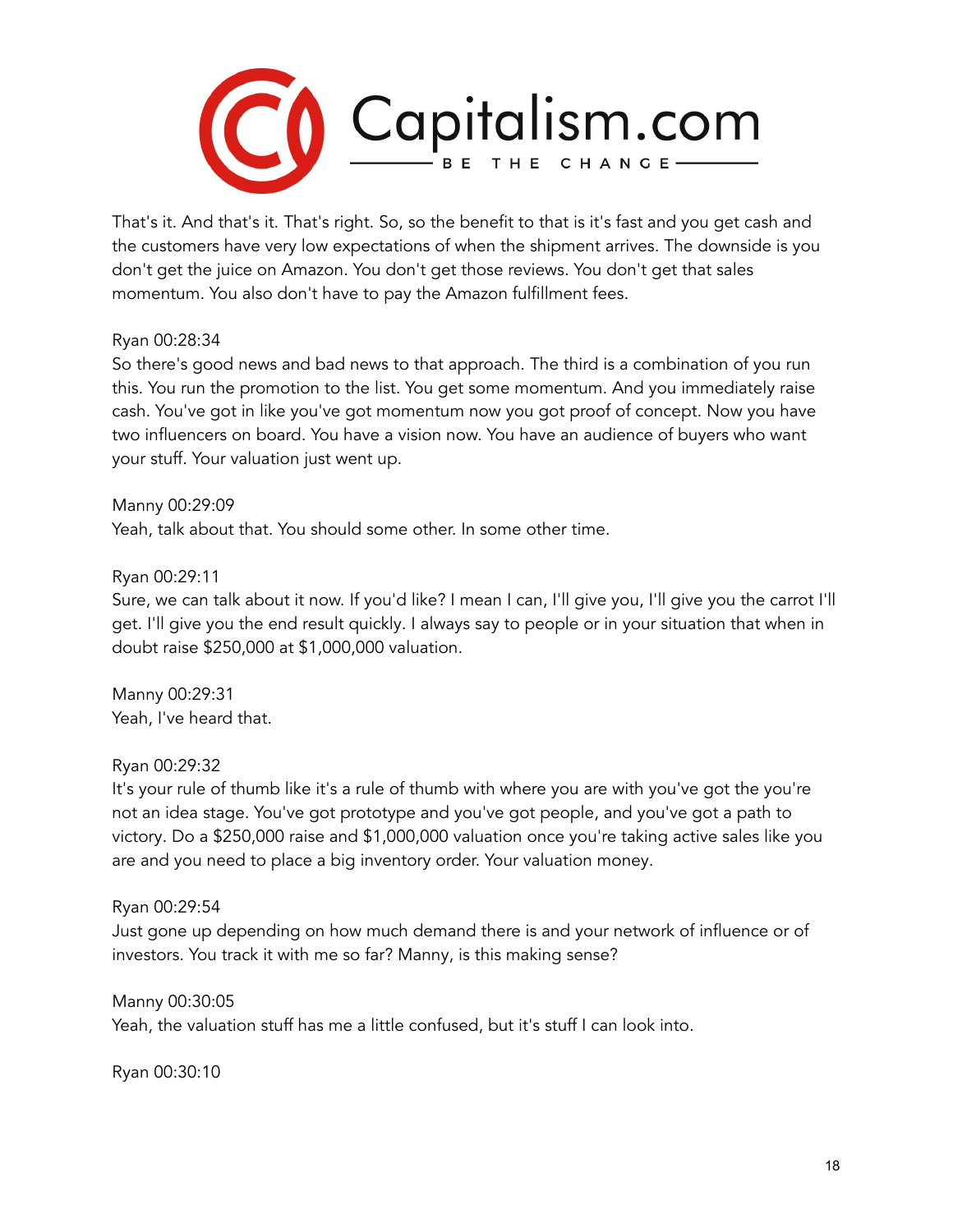

Yeah, we can talk about that all you want, but I mean if you were to sell your 1000 bags and now you've got \$60,000 in orders and your first 60 days. You're now pacing a half a... about a half a \$1,000,000. Pretty good, not bad right out of the gate. Right now, now we just made up those numbers. You're not really pacing it. You did a launch, but still, that's enough to to have a million and a half valuation or \$2,000,000 valuation.

Ryan 00:30:48 Depending on how much momentum there is.

Manny 00:30:51 Ok.

Ryan 00:30:51

And leave that conversation maybe for another day, but like what of these solutions sounds… sounds the easiest, not even like the best, like what feels in your wheelhouse.

Manny 00:31:02

The presale. OK alright. Missile approach sounds. Approach sounds. Uh, so we we've... Paulina and I… we talked about it. I can't say that we actually... Now that we just talked about it, I can't say we actually understood the approach, OK? Because I think we were thinking about it very differently, more complicated, and I think at the end of it now, because we're closer to the launch date, I think the closer we get, the more comfortable we feel in promising something to somebody who gives us money, yeah?

Ryan 00:31:36 I know what you mean.

Manny 00:31:37 M Yeah, because now like it's a two month window roughly right?

Manny 00:31:40

So now it's like Ok, you can wait. You know a couple months that's not bad, but if we're taking your money in December and it launches like in June. I feel terrible about that.

Ryan 00:31:52 I got you.

Manny 00:31:52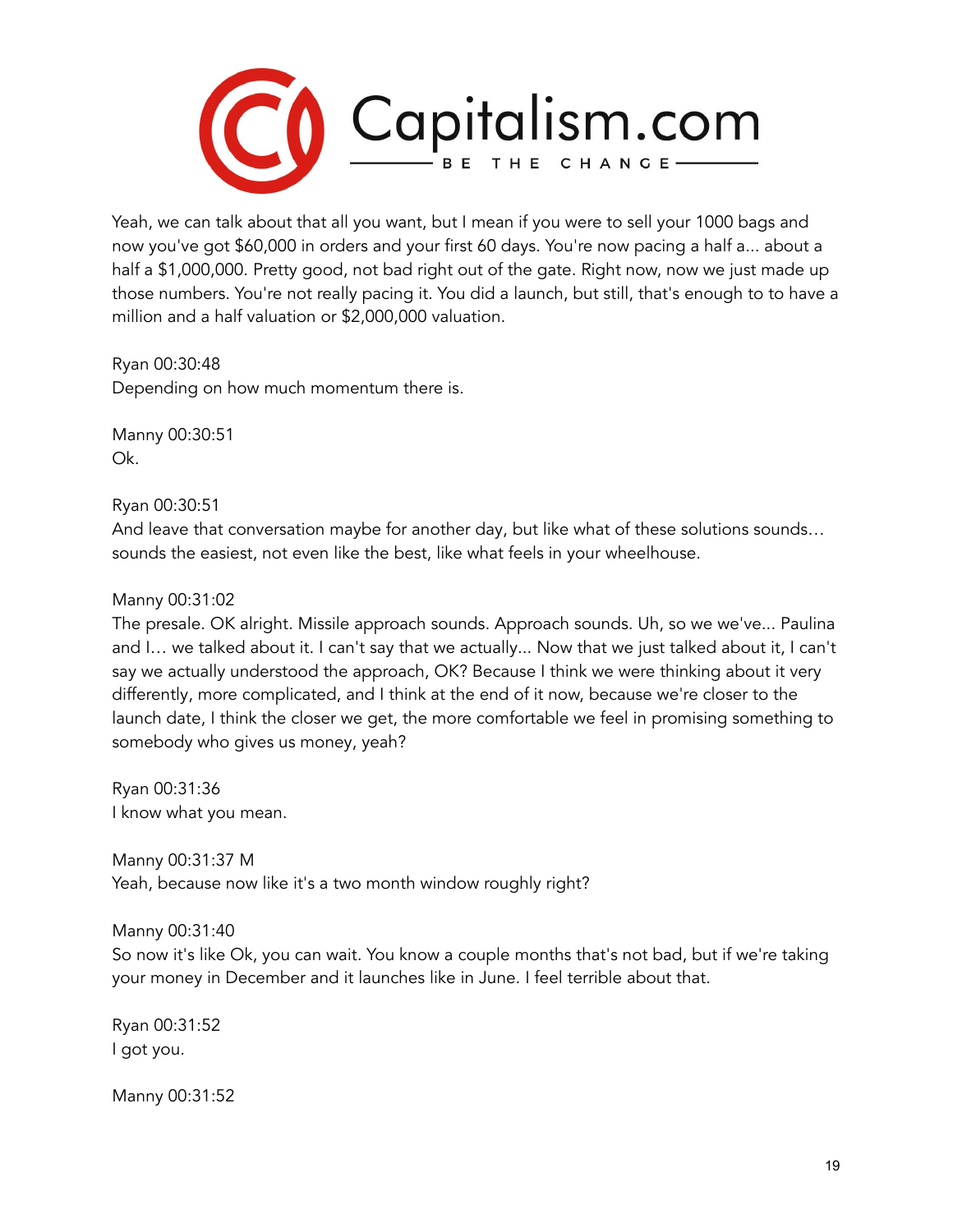

So I think now is probably a great time for us to actually. To do that?

Ryan 00:31:56 Ok, great, now I want to bring up this other expense which is which is your Amazon management?

Manny 00:32:03 Yes.

## Ryan 00:32:03

Yes, you picked a great team to work with. And you might not need them for a few months. If you do a pre sale campaign like this, you don't need them for a few more months. OK, doesn't mean you're not going to work with them. You picked a great team to work with. It just means that you know you might be putting that on ice for a few more months.

## Ryan 00:32:27

As cash reserves replenish as you take pre sales on your own website as you're building up your audience, you're actually making their job easier for when they go at it for when they decide to pull the trigger for when you decide to pull the trigger.

## Ryan 00:32:43

When you're on Amazon, and now you've got cash flows and a customer base and a bigger audience they can actually do their job easier because every agency secretly fears that a client is going to cancel because they run out of money. Right, so they'd rather work with you when you've got a little bit more reserve.

## Ryan 00:33:03

And now you've got the audience to be able to make it easier to get reviews and for you to mail the list to the listing you now have more bullets in that gun for them to fire at Amazon. So all that to say, if you do a presale campaign, one of the kind of side benefits is you can put pause on that monthly expense for a few more months without losing momentum.

## Ryan 00:33:31

So that takes a little bit of the monthly burn off of the table because you don't have to spend that right now. How do you feel about that?

Manny 00:33:41 You didn't see me exhale right now. That felt good.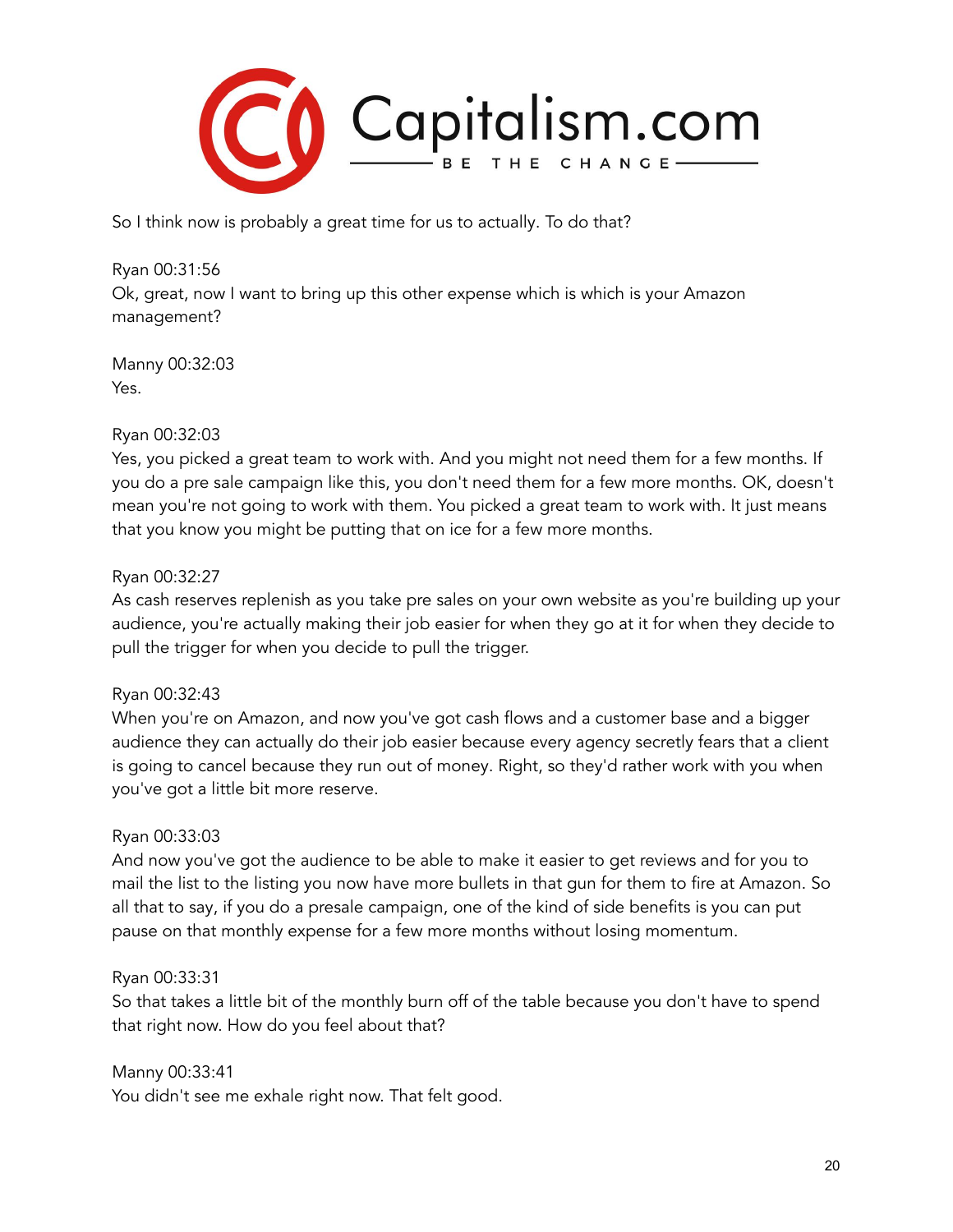

Ryan 00:33:47 Relief is a really good sign that we're onto something.

Manny 00:33:51

Yeah, so Turnkey has been awesome like they're really flexible, so I'm sure if we came to them and explain kind of what you just summarized I think it to your point, like it'll be even ... they'll see even bigger opportunity in a few.

Ryan 00:34:07 While Jeff listens to the podcast. Yeah, he'll hear full context. You look relieved.

Manny 00:34:24 Do I?

Ryan 00:34:24 Yeah.

Manny 00:34:25 Good, good, I feel relieved.

Ryan 00:34:27

I mean, you were always confident, but now you look confident and a little bit relieved like you were trying to figure out this problem and we might have just bought you at least six months.

Manny 00:34:35 Well, the money problem, surprisingly didn't give me as big of a sigh of relief as figuring out how do we fly that into Father Hoods.

Ryan 00:34:47 I see. I get that.

## Manny 00:34:48 M

Because that was like eating me up and I would tell my partners in the pod. I'm like yo guys, I don't know how to do this, you guys have any ideas? And they're all about it, we do to the credibility of the pod. We can't just sacrifice like make it an infomercial, like none of us would be OK with that.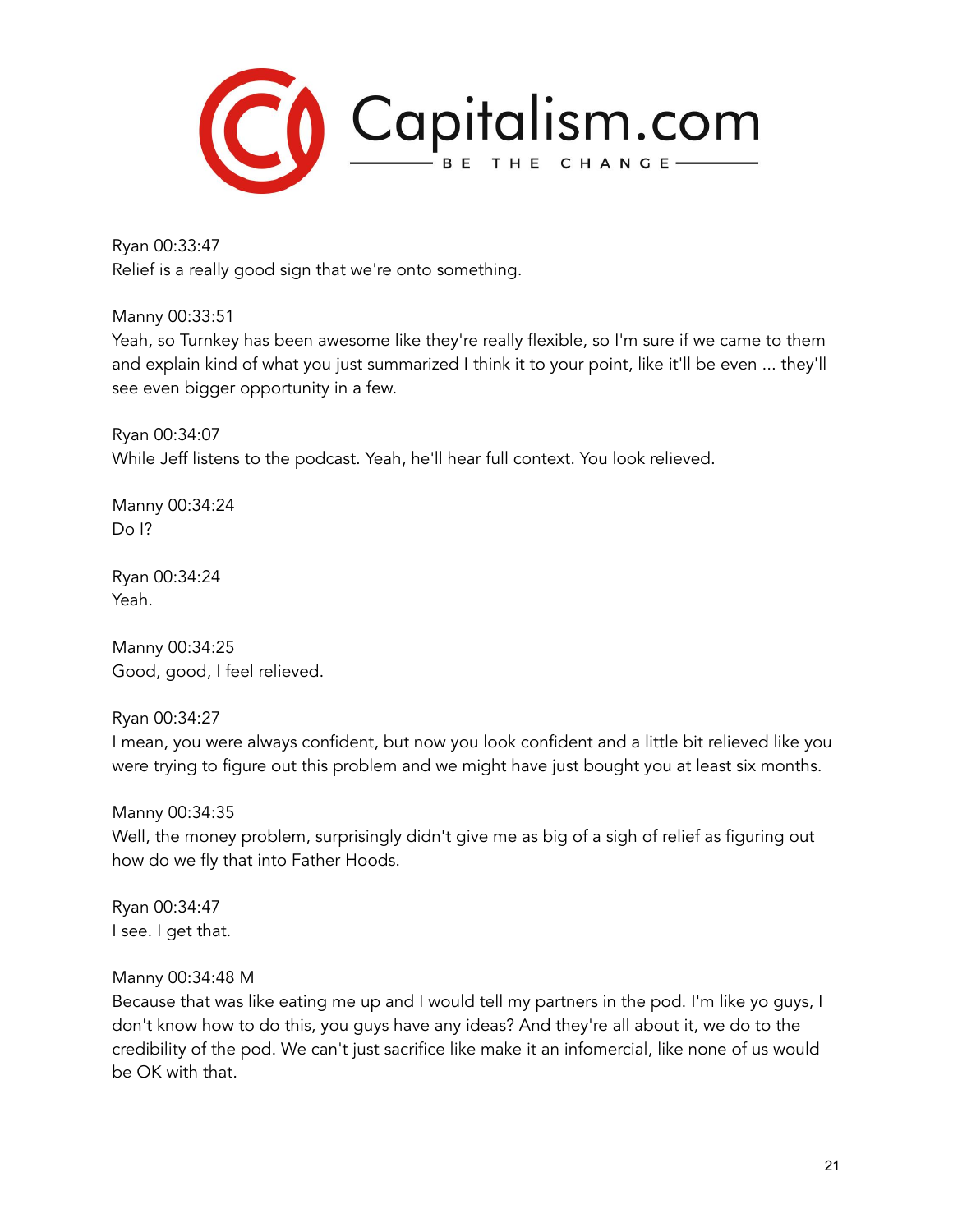

Manny 00:35:04 Yeah, yeah, but this feels right.

Ryan 00:35:07 And the cool thing is, it lends itself to being a series.

Manny 00:35:13 Tell me more.

Ryan 00:35:13

Yeah, well, if you do the story of Manny's decision to go into entrepreneurship. In four weeks you do the story. Of the launch. And now you're just hyped up on joy. Like you are, you have been injected with a surge of momentum. And you're like and you and you keep saying like and so many people from the podcast supported.

Manny 00:35:41

And it just means I'm so grateful. Just thank you so much I cannot wait to do well by my customers... this... I'm just so pumped up.

Ryan

Next step is like we're rushing this next round of inventory and DJ guess what? I'm still just as broke as I was before because. I did take. All that money and I had to buy inventory #2 right? And now it's just like now it's like.

Ryan 00:36:03

Everybody else who was on the fence is like he's sold out. It's like yeah it's sold out of inventory. He's grateful and he's and he's like he's still humble and...

Manny 00:36:13 He's doubly broke.

Ryan 00:36:17 So now more of the audience wants in, right?

Manny 00:36:21 Right.

Ryan 00:36:22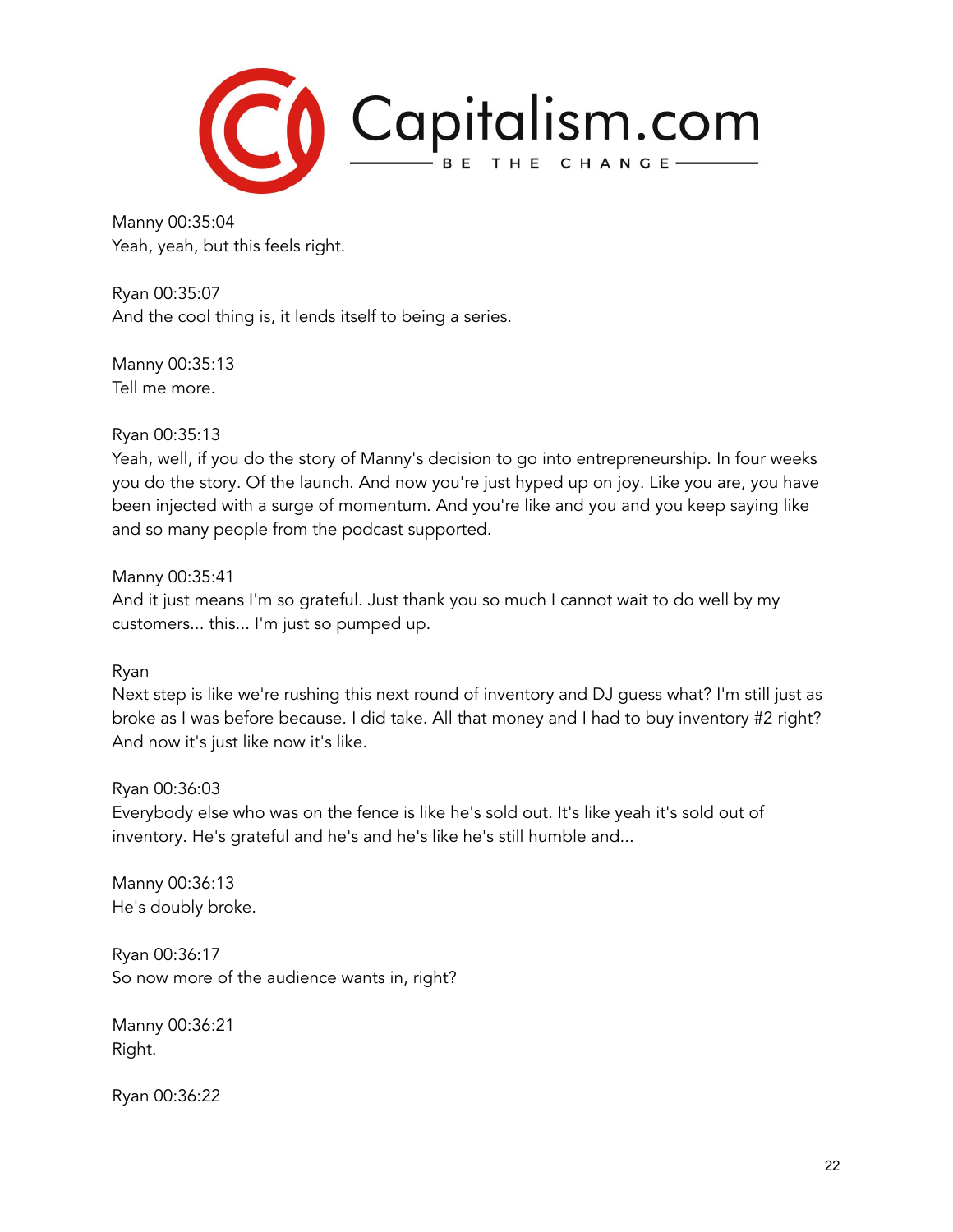

And so that lends itself to round three and round four and and you might have to schedule it, but it might end up being a quarterly recurring update - where Manny is in front of these two audiences. Sharing about being an entrepreneur. Do you know how many people you will inspire doing that?

## Ryan 00:36:43

And especially like being honest about the fact that this is hard and you're scraping it together and you don't have a mysterious investor behind the curtains, who is writing \$1,000,000 checks, like you don't have \$100,000 reserve keeping you afloat like you just went all in. There are so many people who need to hear that message of humility? In entrepreneurship and you will inspire so many of them and as a byproduct. They will buy Fly Dad. And as a man then, the relationships that open up from you speaking from that place, somebody who is not a dad but knows this person who runs a blog with 100,000 email subscribers is like, hey, he wants to have you on his podcast.

# Ryan 00:37:37

Share your story with him. And then now now you're like now you're actually on the PR tour talking about being an entrepreneur. But you're not even talking about Fly Dad. You're talking about you and your journey and what it means for you. And, and this is where that raving audience will start to to follow you. You like this idea?

## Manny 00:38:02 M

Come on, Oh man, are you serious? It would, it would freak some people out.

## Manny 00:38:07 M

No, it's you know what I really love about everything you just said it's it's honest and organic, right? Like none of what we're talking about is like smoke and mirrors, which I feel like all too often is what we hear about when I guess I wouldn't call it my seat anymore. Because I think I've excelled beyond. Because I actually have product on the way, but like people who are thinking about jumping into any business.

## Manny 00:38:31

It's like you hear other people talk about it and a lot of it just doesn't sound like it. It sounds disingenuous, sometimes like there are tactics that are applied that are really white lies. Or sometimes even hardcore lies and none of that is what we're talking about, nor what we're doing as as Fly Dad, which it makes everything just a lot better for us, morally and ethically and all that other stuff like.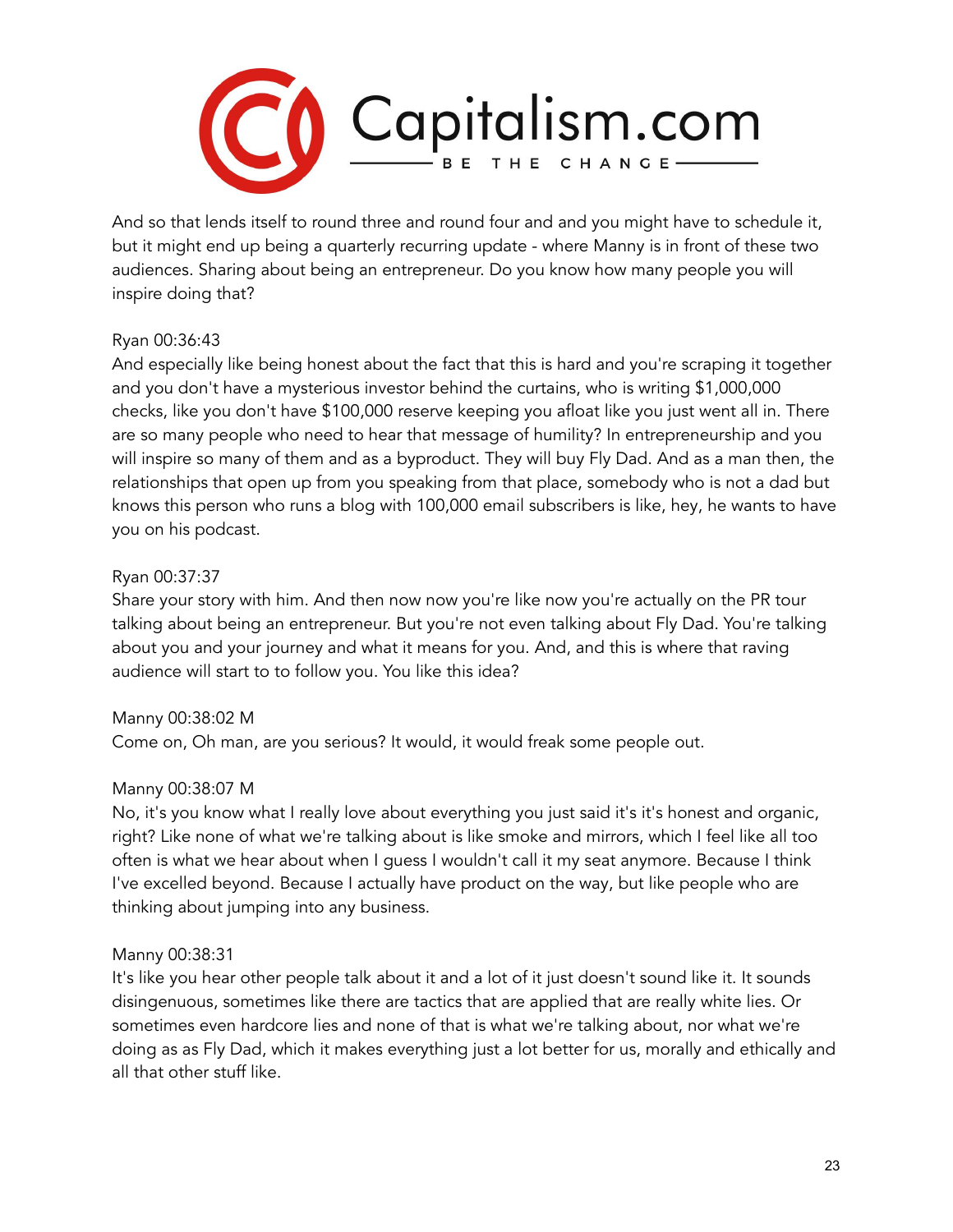

Manny 00:38:44 Yes.

Ryan 00:38:57

And guess who else picks up on that? Every single person who hears you talk about yeah?

## Manny 00:39:02

Can I share something real quick? So yeah I had a conference so I've been talking to our list, right? We made an offer and we like ... look win a free bag if you talk to me I just want to talk about the bag and Fly Dad and see how you even got to our list. So I speak to a lady who's on our list? And she actually happens to be a friend of mine. I didn't... I knew she was on my list, but I forgot.

#### Manny 00:39:29

So we talk. We haven't caught up in a long time and I'm like, Jenn, I know why you signed up because you want to support me and I appreciate that because we're friends, but I was like but I'm really intrigued as to why this fits for you because it's one thing for you to sign up to a list, but it's a whole different thing to for you to like...

#### Manny 00:39:50 M

Be actively engaged in what we're doing, and that's what it feels like to me. So explain to me. What it is about Fly Dad that drew you in? And she began to tell me her personal story, right like? Her mom left her and her siblings when she was really young, so her father has been her hero her entire life.

## Manny 00:40:12

So she is like a huge advocate for dads, particularly ones that are good and active and like really participatory with their kids. And she was like and I know that's you and I and I love the style that you're pushing like. I've always liked your personal style, but what the bag and the brand embodies.

#### Manny 00:40:32

I'm really intrigued by and I was like that's awesome. And then she goes and I've been talking to other dads and I was like. And then she just started naming like people that she spoke to told me ages and like what they liked about the bag and all this stuff. And I was like wow, like. When you think about Fly Dad, you assume automatically...

Manny 00:40:54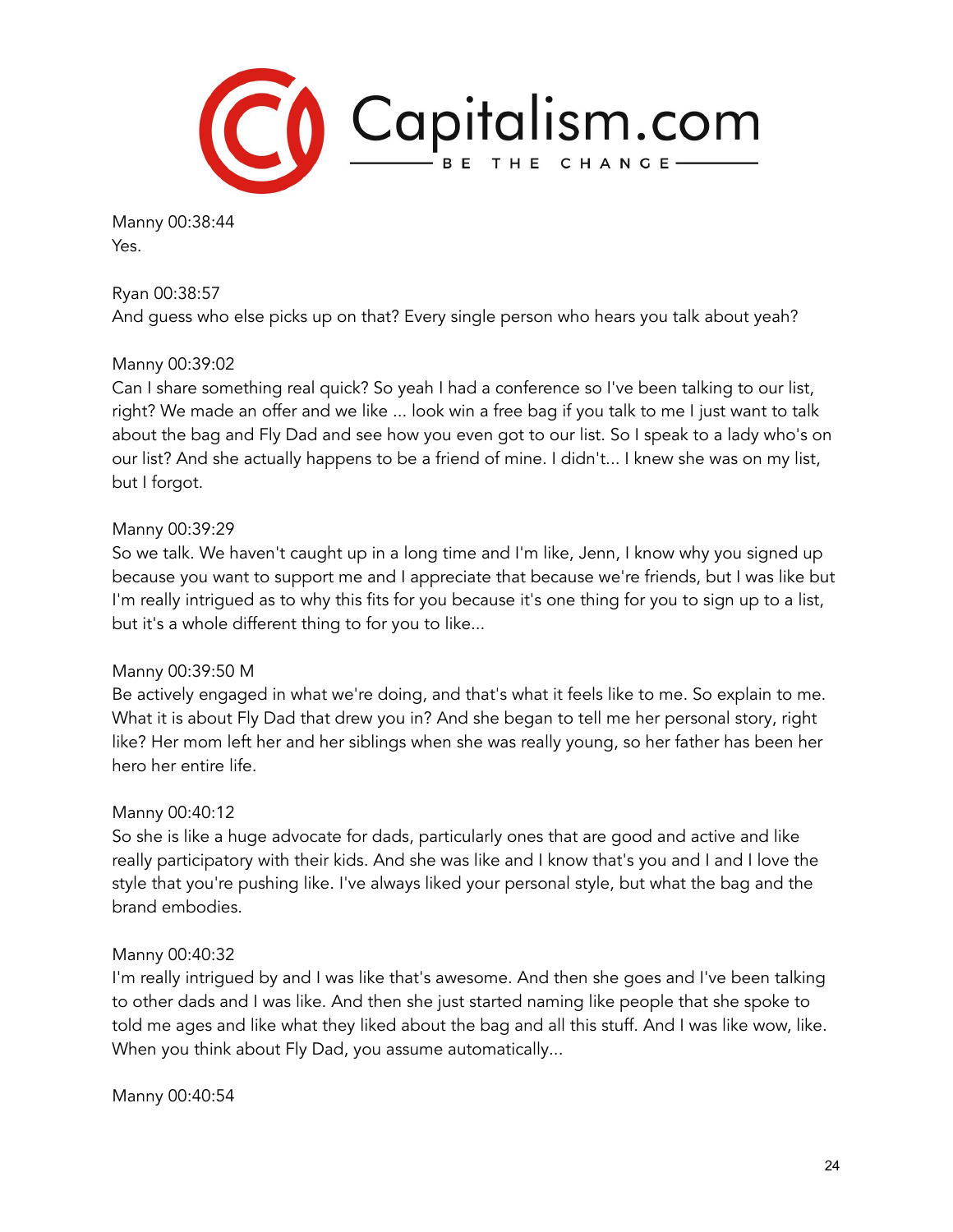

Well most people might. It's gonna be dads that are interested in this. You could thank moms also wanting to buy for their husbands or the father of the children. This lady has no kids and she was really in her head. The driving force was how much she values fatherhood because of her personally.

Ryan 00:41:13

Yeah. Do that. That is such a good example of what I try to communicate of why vision and mission is so important. It's more important than product.

Manny 00:41:26 Yeah.

Ryan 00:41:27

Because she doesn't care what your first, second, and third product are. She cares about what the brand represents. Do you remember Manny, about two years ago there was a controversial Gillette commercial? And the tagline was men. We can do better. And it was this ad that was all about like men screwing up in the world and was like.

Manny 00:41:55 We can be better. Oh no, I don't.

Ryan 00:41:57 R No, Ok you should. You should look this up

Manny 00:41:58 Ok

Ryan 00:41:59

Because there is this. This ad was super controversial, especially like it tended to be if you were on the left you liked it and if you were on the right you didn't like it. I lean right and I thought it was a little bit of like telling all men they were doing a poor job. And I so wished that they had switched the ad and just highlighted the men who are doing a good job right?

# Ryan 00:42:29 R

I don't think this world needs more criticizing of who's doing a bad job. We need more highlighting of who's who's doing and who's doing a great job like who is kind. And who is honest and who is being who we want? The world to be like. You sit in this cool position to be that. In a world that's craving, that's so much.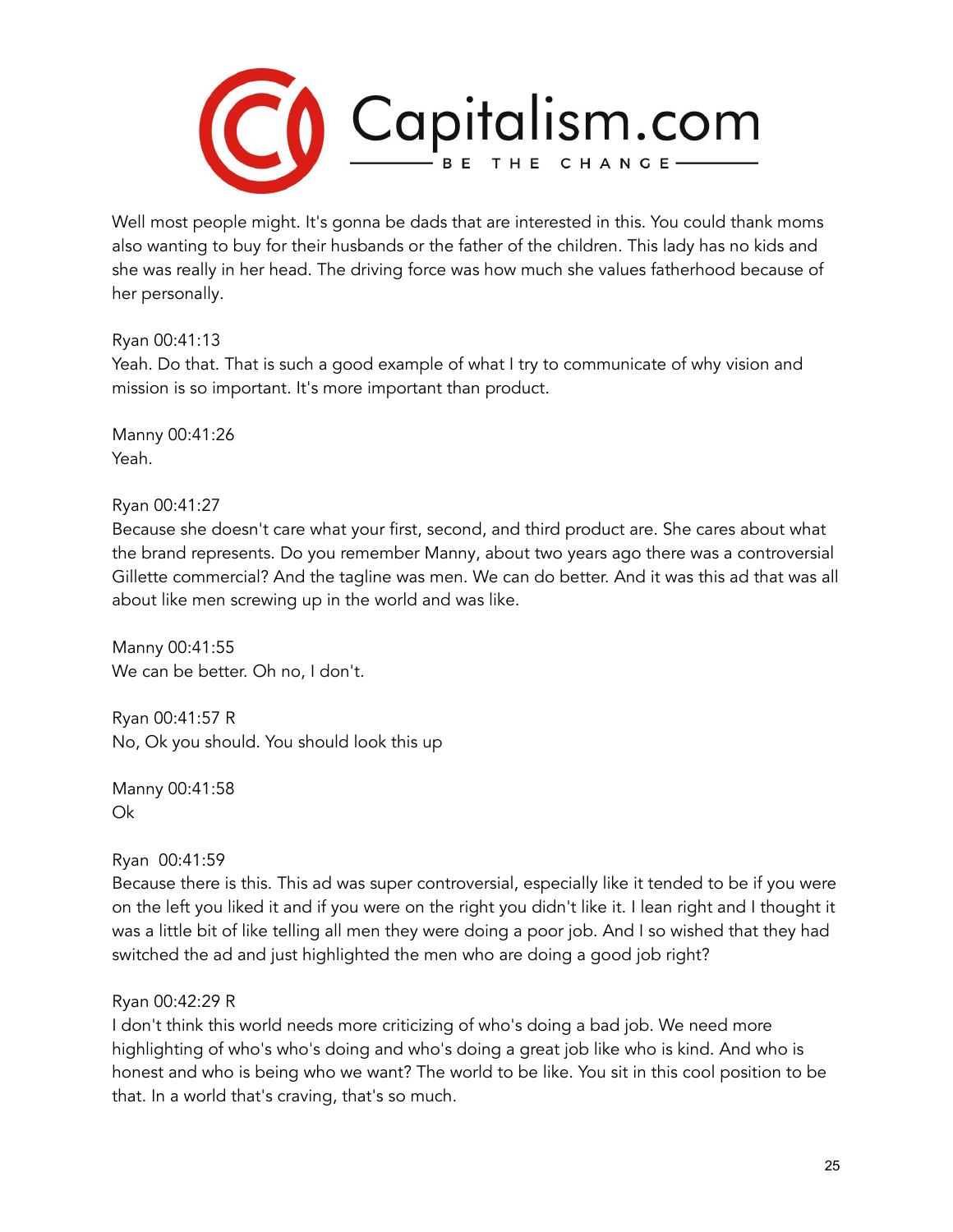

Ryan 00:42:55

You have the ability to make the kinds of dads that we call like. There are heroes to us, the heroes in the story. And we don't get a lot of that. And you so when you go to make your content when you go to share posts, when you go to tab influencers. Keep that as your intent. And if the more you speak to that, the more everything else is so easy like you can do umbrella strollers or potty training gear or shirts.

Ryan 00:43:35

And it doesn't matter because you'll have a raving fan base that jives with the message that you've got.

Manny 00:43:41 Love it.

Ryan 00:43:43 Anything else I can do for you man?

Manny 00:43:44 Nah man I'm done.

Ryan 00:43:46 Ok.

Manny 00:43:47 I am. Cool.

Ryan 00:43:48 What's that?

Manny 00:43:49 I'm full right now.

Ryan 00:43:52

So I mean, this is one of those things. This is not an offer, but if you need an investor, give me a ring. If you decide to raise capital, I don't think you'd have any trouble. If and... This is why I told you in that time where you laughed, that money is not your problem.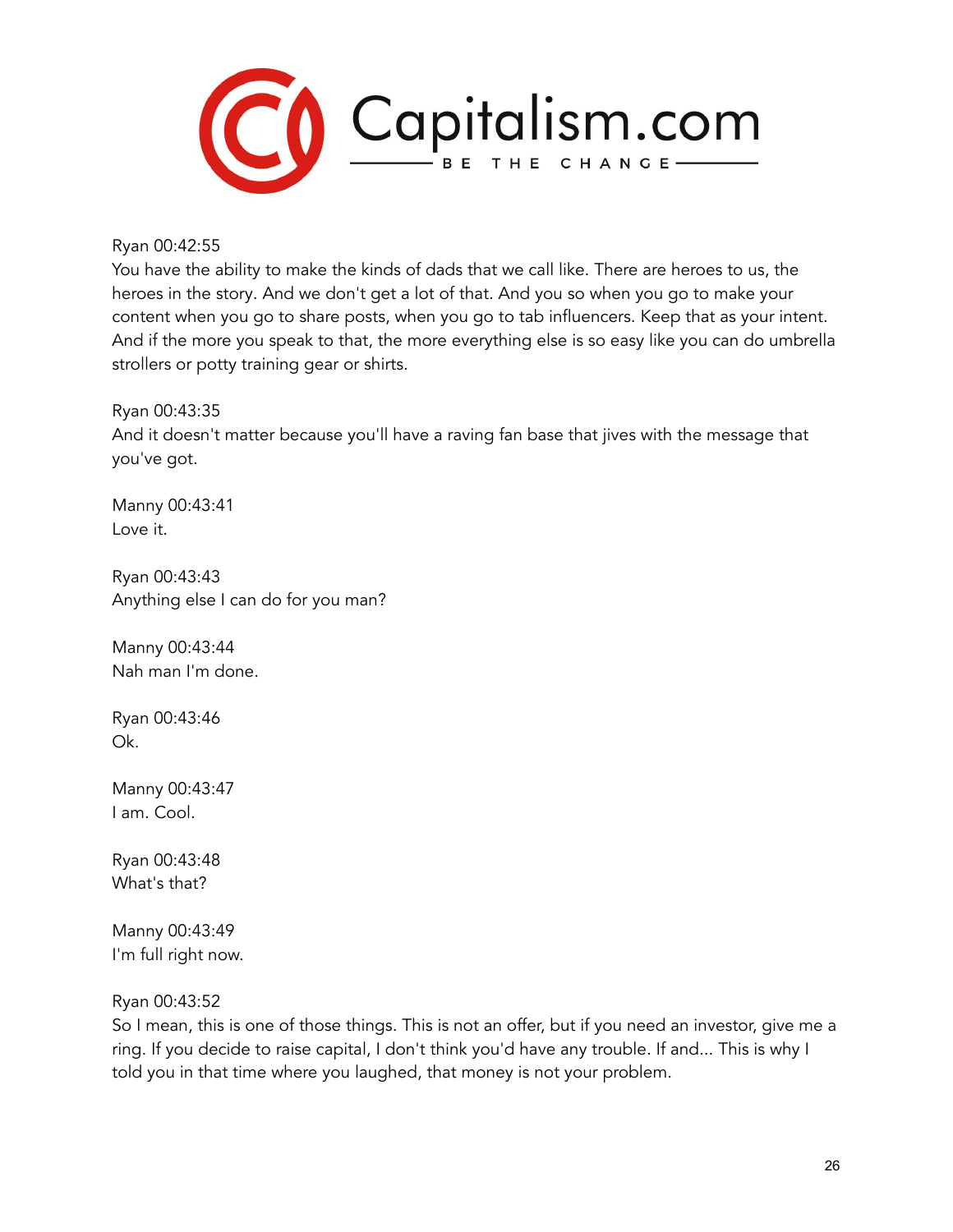

Manny 00:44:08 Yeah, I laughed my ass off.

Ryan 00:44:12

It's not because your vision is so clear that money wants this like money wants to flow to this like this is an easy sell to an investor. This is an easy sell to me. It's an easy sell to people who are listening to the podcast. It's an easy sell to one of DJ's friends like this. If you speak from that place. This is an easy sell to an investor if you talk about the bag this is a hard pitch, and that's the distinction.

Ryan 00:44:43 Most people don't get that. I know you got in this conversation. Yep.

Manny 00:44:48 M Definitely.

Ryan 00:44:50 What... I have to ask... what prompted you to go all in?

Manny 00:44:54 You guys.

Ryan 00:44:55 The community? Thank you, but there had to be like a moment.

Manny 00:45:03

There was … We got to a point where we were like 300. Some might call it drinking the Kool Aid. We just ... our faith in what we're doing accelerated so quickly once we understood the road map to getting to where we wanted to go. Yeah, right.

Manny 00:45:25

And so and again, thanks to you and what you put together because that helped us visualize like Ok. There are these steps and we just have to figure out how to knock out all these steps and once we knock these steps out we know we'll realize our vision right? And once we hitched onto that, we were like 300 is too little.

Manny 00:45:46